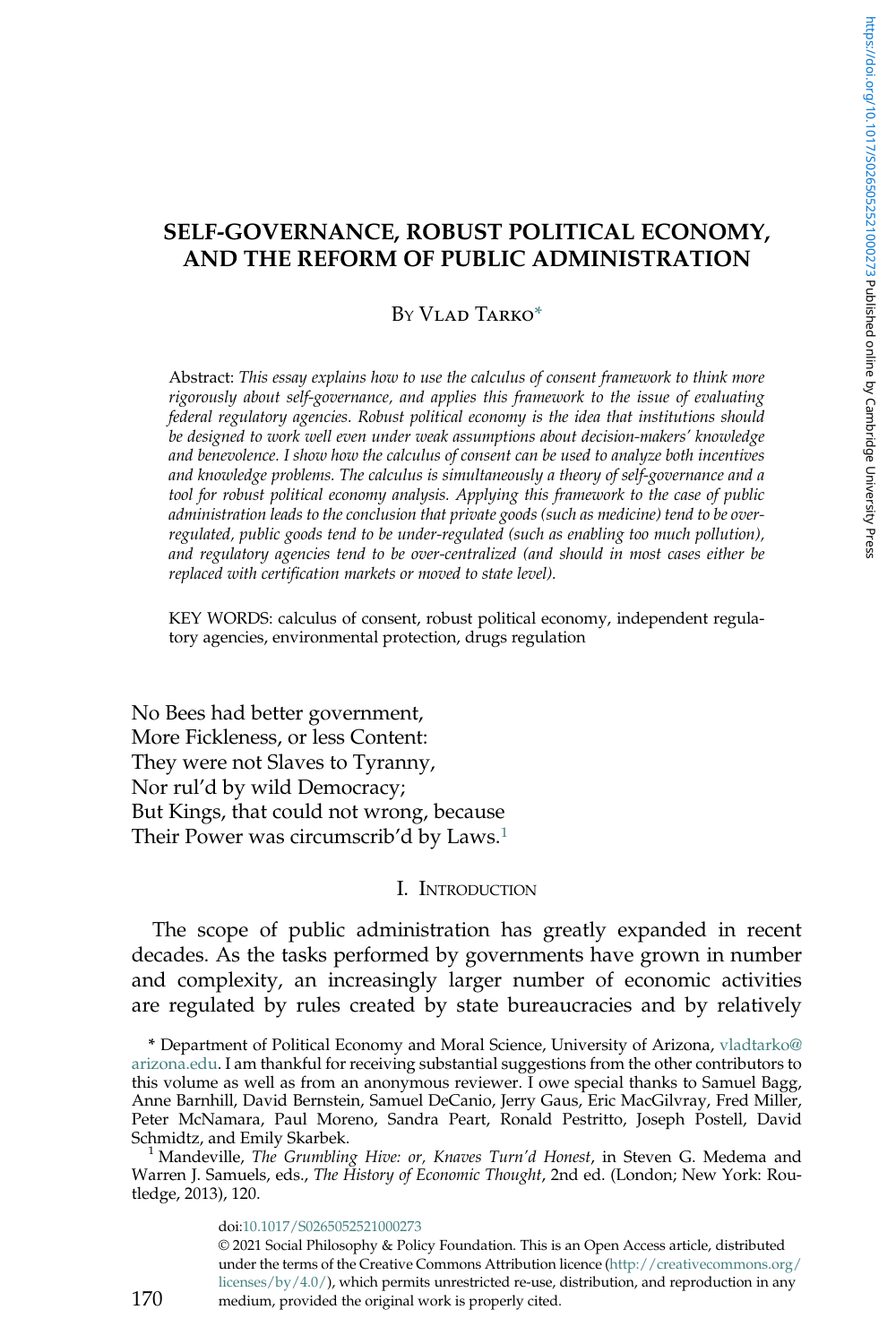independent regulatory agencies. These rules, commonly referred to as "administrative law," are an alternative and complement to both the laws created directly by legislatures and to the common law resulting from the body of judicial precedents. The increasing reliance on administrative law is an important and controversial development of modern democracies.<sup>2</sup> Independent regulatory agencies (IRAs) are particularly controversial as they are the least accountable to voters. In both the United States and the European Union, IRAs have become more numerous, have seen their staffing grow, and have received increasingly larger budgets.<sup>3</sup>

Should we welcome this development, as a path to greater competency, $4\overline{4}$ or is this trend worrying? In his classic justification of public administration, Woodrow Wilson noted that public administration should be "removed from the hurry and strife of politics … Administration questions are not political questions. Although politics sets tasks for the administration, it should not be suffered to manipulate its offices."<sup>5</sup> But, as Aligica, Boettke, and Tarko<sup>6</sup> point out, while eliminating the separation between politics and public administration would indeed "undermine the goal of building a competent and professional public administration," "[i]nsisting too much on this separation unavoidably makes public administration less democratic." Richardson<sup>7</sup> argues that the Wilsonian desideratum of "agency instrumentalism" is not even theoretically possible because the public administration will unavoidably add its own goals in the process of establishing its rules and guidelines. Christiano<sup>8</sup> defends Wilson's claim that politics and public administration can be in principle separated, but he also notes that, in practice, "the system seems to be set up in a way that those in the bureaucracy have more power than other citizens to make

<sup>2</sup> Vincent Ostrom, The Intellectual Crisis in American Public Administration (Tuscaloosa: University of Alabama Press, 1973); Martino Maggetti, "Legitimacy and Accountability of Independent Regulatory Agencies: A Critical Review," Living Reviews in Democracy 2 (2010); Zuzana Murdoch, Sara Connolly, and Hussein Kassim, "Administrative Legitimacy and the Demo-<br>cratic Deficit of the European Union," Journal of European Public Policy 25, no. 3 (2018): 389–408.

 $^3$  Jacint Jordana and David Levi-Faur, eds., The Politics of Regulation: Institutions and Regulatory Reforms for the Age of Governance (Cheltenham, UK; Northampton, MA: Edward Elgar, 2004); John Braithwaite, Regulatory Capitalism: How It Works, Ideas for Making It Work Better (Cheltenham, UK; Northampton, MA: Edward Elgar, 2008); Veronique de Rugy and Melinda Warren, "Regulatory Agency Spending Reaches New Height: An Analysis of the U.S. Budget for Fiscal Years 2008 and 2009" (Mercatus Center, George Mason University, 2009).<br><sup>4</sup> Garett Jones, 10% Less Democracy: Why You Should Trust Elites a Little More and the Masses a

Little Less(Stanford, CA: Stanford University Press, 2020); Brian Kogelmann and Stephen G. W. Stich, "When Public Reason Falls Silent: Liberal Democratic Justification Versus the Adminis-<br>trative State," Oxford Studies in Political Philosophy 7 (2021).

 $t^5$  Woodrow Wilson, "The Study of Administration," Political Science Quarterly 2, no. 2 (1887):<br>197–222.

<sup>6</sup> Paul Dragos Aligica, Peter J. Boettke, and Vlad Tarko, Public Governance and the Classical-<br>Liberal Perspective: Political Economy Foundations (New York: Oxford University Press, 2019), 83.

<sup>7</sup> Henry S. Richardson, *Democratic Autonomy: Public Reasoning about the Ends of Policy* (New York: Oxford University Press, 2002), chap. 8.

<sup>8</sup> Thomas Christiano, "Democracy and Bureaucracy," Philosophy and Phenomenological Research 71, no. 1 (2005): 211–17.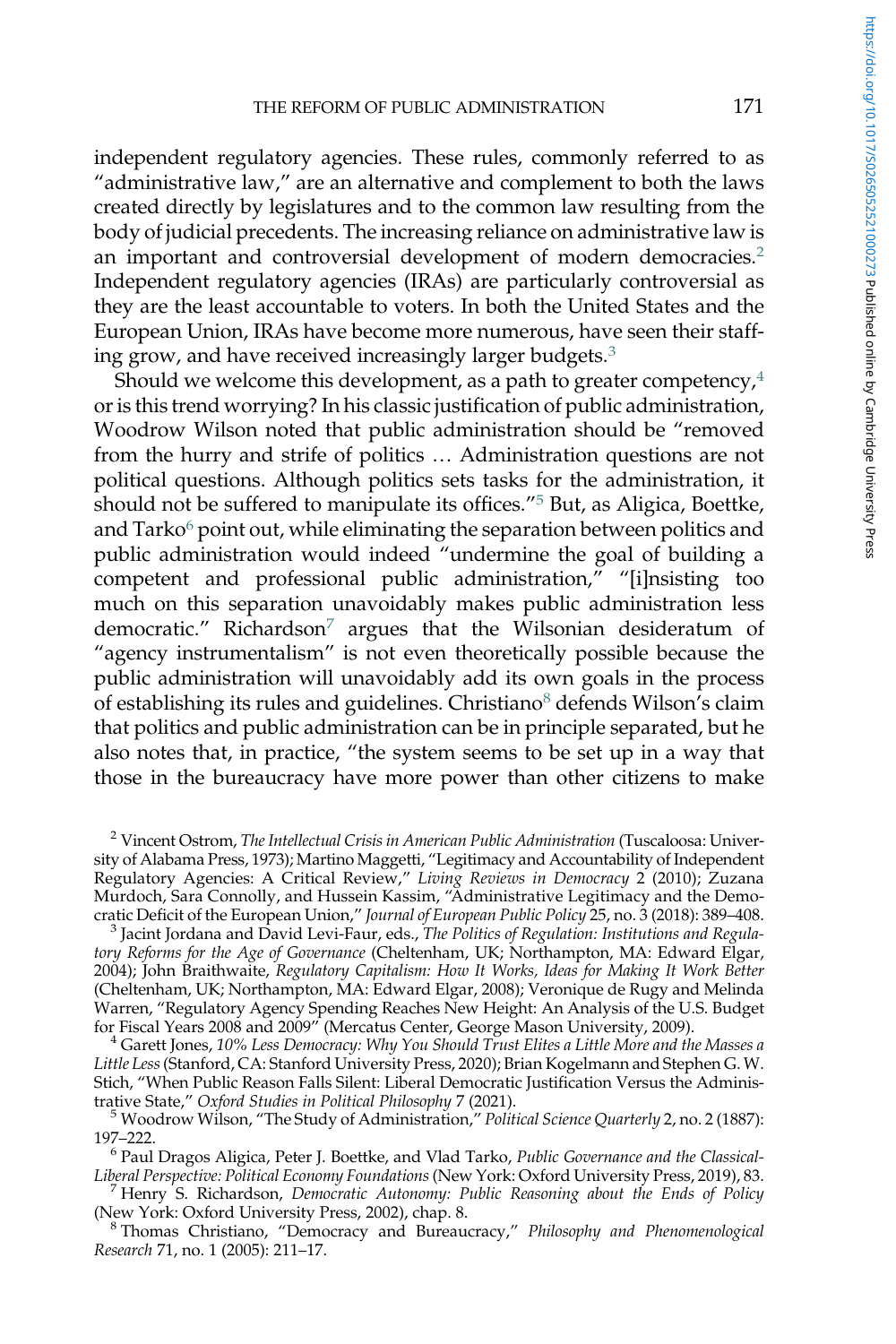controversial matters" and "[h]ence, the division of labor in the modern state seems incompatible with the ideal of equality that animates democracy."

Democratic capitalist countries use a combination of institutions—markets, civil society, courts, referenda (direct democracy), representative democracy, federalism, public-private partnerships, independent regulatory agencies, international treaties, and so on—to try, ideally, to maximize self-governance and provide public goods as efficiently as possible.<sup>9</sup> These institutions, however, can also be (and often are) corrupted, that is, they are made to serve private interests at the expense of more general interests. Markets can be made uncompetitive, $10$  charities are driven by warm glow rather than effective altruism, $11$  courts can have persistent biases and overreach their competency,<sup>12</sup> democratic elections can suffer from voters' ignorance and biases, $^{13}$  the federal system can become overly-centralized and is vulnerable to inefficient transfers between jurisdictions, $14$  public-private partnerships can be a major source of rent-seeking, IRAs can be captured by private industry and can suffer from the hubris of experts, $15$  international treaties can be unenforceable or mere covers for domestic politics, and so on.

How can we best take advantage of all these institutional options, while minimizing corruption and increasing self-governance? The standard idea is to have checks and balances between these different institutions, but, given their diversity and complexity, analyzing the situation is difficult. To simplify the problem, it is common to compare only two options, for instance asking whether we should rely more on markets or on politics, or asking whether government should be more or less centralized. The

<sup>9</sup> Vincent Ostrom and Elinor Ostrom, "Public Goods and Public Choices: The Emergence of Public Economies and Industry Structures," in The Meaning of American Federalism (San Fran-cisco, CA: ICS Press, 1994 [1977]), 163–97.

<sup>10</sup> Roger D. Congleton, Arye L. Hillman, and Kai A. Konrad, eds., 40 *Years of Research on Rent* Seeking (Berlin: Springer, 2008).

 $^{11}$  Kevin Simler and Robin Hanson, *The Elephant in the Brain: Hidden Motives in Everyday Life* (New York: Oxford University Press, 2018), chap. 12.

<sup>12</sup> Lon L. Fuller, "The Forms and Limits of Adjudication," ed. Kenneth I. Winston, Harvard Law Review 92, no. 2 (1978): 353-409; Jeff King, Judging Social Rights (Cambridge: Cambridge University Press, 2012), pt. II.<br><sup>13</sup> Bryan Caplan, *The Myth of the Rational Voter: Why Democracies Choose Bad Policies (Prince-*

ton, NJ: Princeton University Press, 2008); Ilya Somin, Democracy and Political Ignorance: Why Smaller Government Is Smarter (Stanford, CA: Stanford University Press, 2013); Christopher H. Achen and Larry M. Bartels, Democracy for Realists: Why Elections Do Not Produce Responsive Government (Princeton, NJ: Princeton University Press, 2016).

 $^{14}$  James M. Buchanan and Gordon Tullock, The Calculus of Consent: Logical Foundations of Constitutional Democracy (Indianapolis: Liberty Fund, 1999, reprint [1962]), 200–201, 291–93; Mancur Olson, "The Principle of "Fiscal Equivalence": The Division of Responsibilities Among Different Levels of Government," The American Economic Review 59, no. 2 (1969): 479–87; Ostrom and Ostrom, "Public Goods and Public Choices"; Vincent Ostrom, The Political Theory of a Compound Republic: Designing the American Experiment, 3rd. rev. ed. (Lanham, MD: Lexington Books, 1987); Aligica, Boettke, and Tarko, Public Governance and the Classical-Liberal

<sup>15'</sup> David M. Levy and Sandra J. Peart, Escape from Democracy: The Role of Experts and the Public in Economic Policy (New York: Cambridge University Press, 2016); Roger Koppl, Expert Failure (New York: Cambridge University Press, 2018).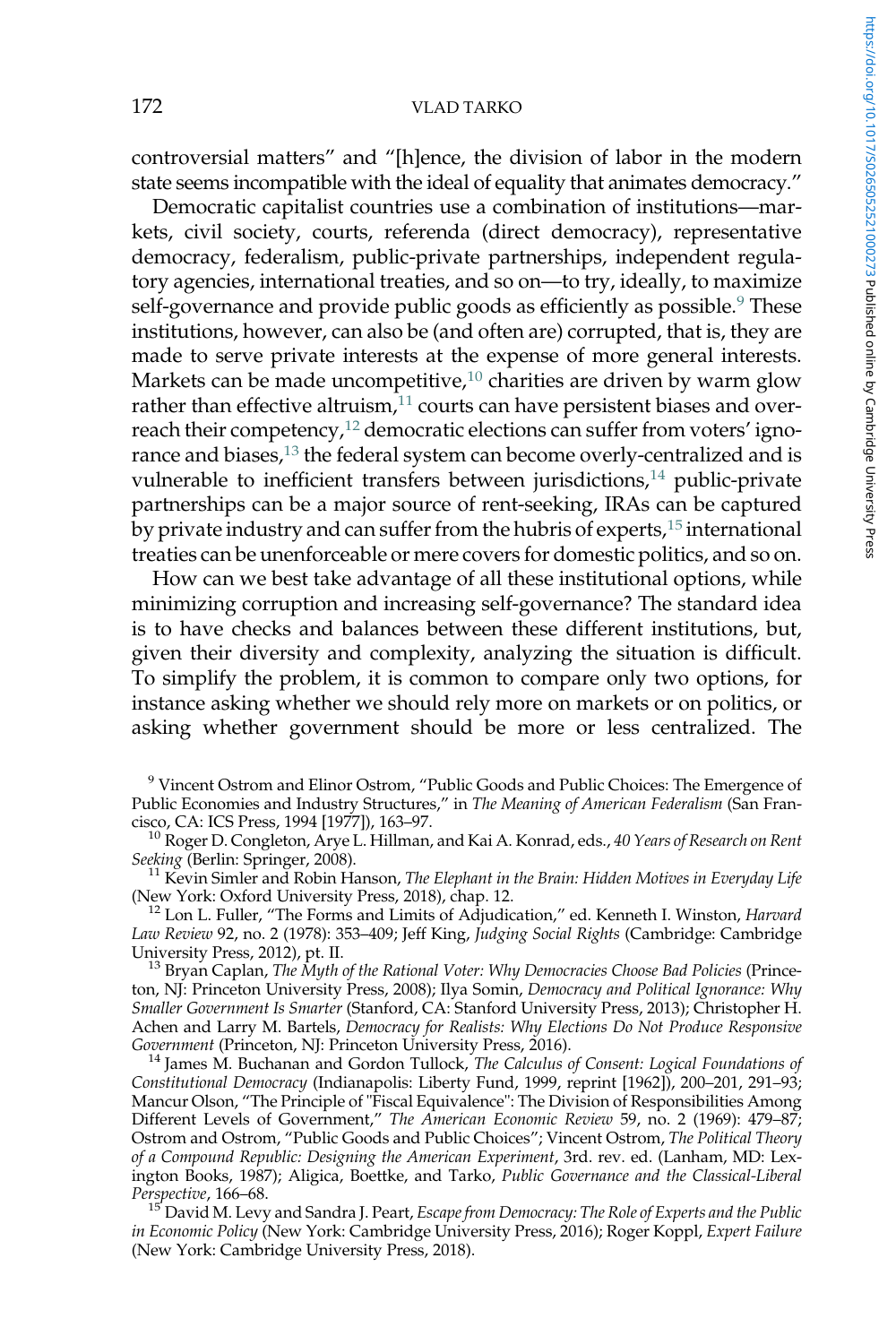analysis of administrative law usually reflects a similar simplified binary perspective, contrasting administrative law with the legislature. For example, Hamburger<sup>16</sup> argues that much of administrative law in the United States is unconstitutional, and that rulemaking should be returned to Congress. By contrast, others argue that it is unfeasible and/or misguided to assign these tasks to legislatures; $^{17}$  and, indeed, Jones<sup>18</sup> argues that *more* tasks should be assigned to independent agencies. Furthermore, there are important political economy reasons why politicians have decided to assign these tasks to regulatory agencies in the first place.<sup>19</sup>

A better analysis of public administration needs to compare it with more than just the legislature, asking, for example, which regulatory agencies could be replaced by more efficient mechanisms, from certification markets to tort law, and, also framing the analysis within a discussion of federalism. We need to ask not only what alternatives there are to IRAs, but also about the proper scale at which different problems should be addressed. For example, should the United States have a federal level Environmental Protection Agency (EPA), or would most environmental problems be solved more effectively by decentralizing this task to the state level? Should the U.S. Federal Drug Administration (FDA) exist, or should we rely instead on a certification market, similar to the way industrial safety is currently regulated? Is there a simple way to conceptualize such complex questions?

This essay does not engage in typical policy analysis, but elaborates instead the constitutional political economy framework of James Buchanan and Gordon Tullock<sup>20</sup> and combines it with the idea of "robust political economy."<sup>21</sup> The argument goes from general to particular. I first present a general framework for answering the question "Which institutions should we use for addressing different types of collective problems?" and then apply this framework to the specific case of public administration.

[Section II](#page-4-0) describes the calculus of consent framework and the connection to the idea of self-governance. In my view, the calculus is the best and most rigorous account of self-governance we currently have. [Section III](#page-15-0) shows

<sup>&</sup>lt;sup>16</sup> Philip Hamburger, Is Administrative Law Unlawful? (Chicago: University of Chicago Press,

<sup>2014).&</sup>lt;br><sup>17</sup> For example, see Jordana and Levi-Faur, *The Politics of Regulation*; Braithwaite, *Regulatory* Capitalism.

<sup>&</sup>lt;sup>18</sup> Jones, 10% Less Democracy.<br><sup>19</sup> Aligica, Boettke, and Tarko, *Public Governance and the Classical-Liberal Perspective*, chap. 8.<br><sup>20</sup> Buchanan and Tullock, *The Calculus of Consent.*<br><sup>21</sup> David M. Levy, "Robust Instit

<sup>131</sup>–42; Mark Pennington, Robust Political Economy: Classical Liberalism and the Future of Public Policy (Cheltenham, UK; Northampton, MA: Edward Elgar, 2011); Peter T. Leeson and J. Robert Subrick, "Robust Political Economy," The Review of Austrian Economics 19, nos. 2–3 (2006): 107–11; Peter J. Boettke and Peter T. Leeson, "Liberalism, Socialism, and Robust Political Economy," Journal of Markets and Morality 7, no. 1 (2012); Mark Pennington, "Robust Political Economy and the Priority of Markets," Social Philosophy and Policy 34, no. 1 (2017): 1–24.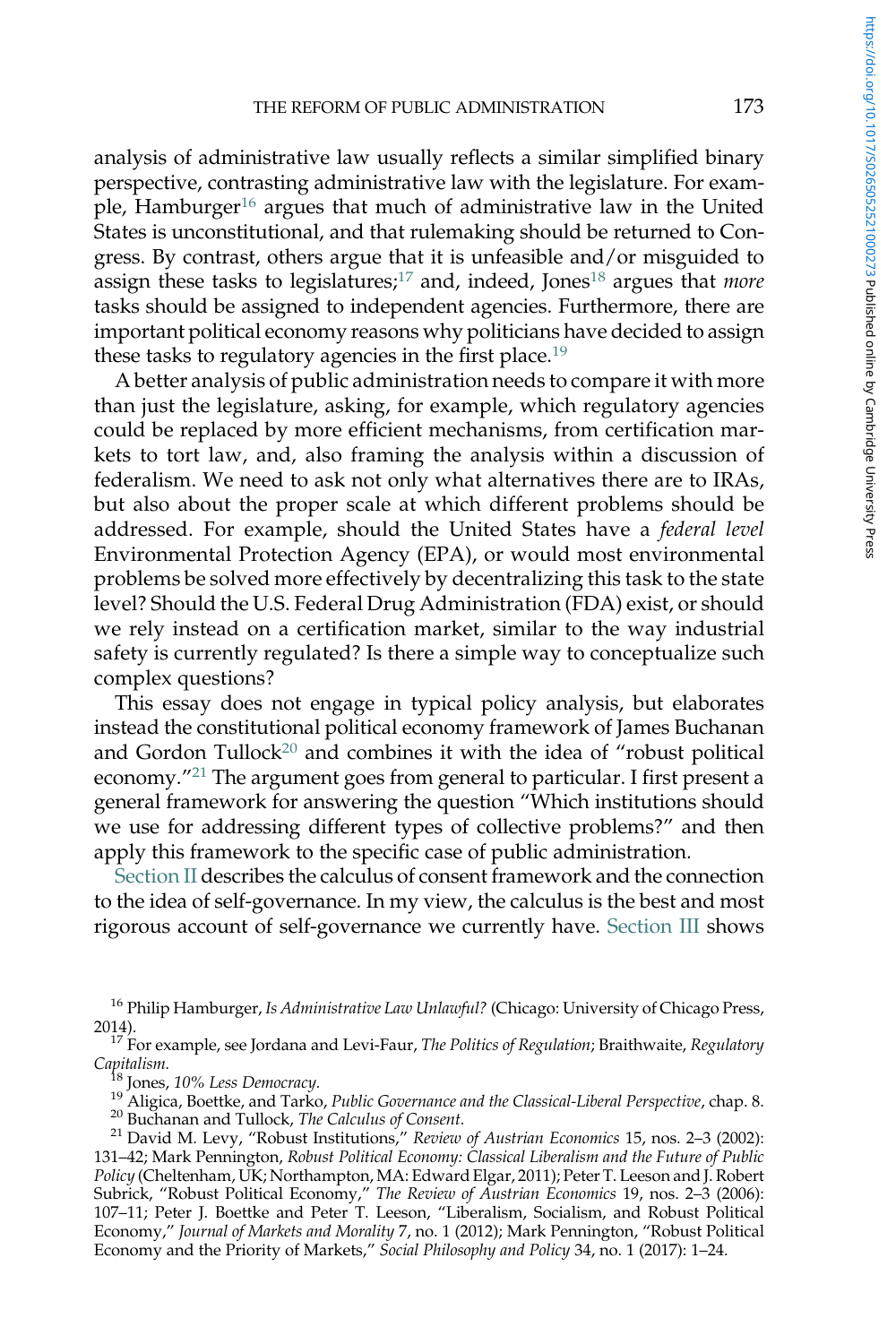<span id="page-4-0"></span>how to use the calculus to better formalize "robust political economy"—the idea that institutions should be designed to work well even under weak assumptions about decision-makers' knowledge and benevolence. [Section IV](#page-20-0) applies the expanded calculus framework to the case of the administrative state. The main conclusions are that, compared to what self-governing persons would choose, the current federal bureaucracy tends (1) to over-regulate private goods (such as medicine), (2) to under-regulate public goods (such as enabling too much pollution), and (3) to be overcentralized.

### II. THE CALCULUS OF CONSENT AS A THEORY OF SELF-GOVERNANCE

# A. Dahl's self-governance dilemma

Robert Dahl<sup>22</sup> highlighted the fundamental problem of self-governance as follows: "to live in association with others necessarily requires that [one] must sometimes obey collective decisions that are binding on all members of the association. The problem, then, is to discover a way by which the members of an association may make decisions binding on all and still govern themselves." Similarly, Buchanan wrote about the "paradox of 'being governed', " and pointed out that "the individual does not enter into social contract [with others] for the purpose of imposing constraints on himself," but in order to "secure the benefits of behavioral limitations on their part."<sup>23</sup>

Living with others brings about significant benefits, but it requires building consensus about how to govern collective affairs, and about what counts as a collective or private affair, that is, about the legitimate scope of collective decision-making and, conversely, the extent of the private sphere. Building such a consensus is often far from trivial. It takes time and effort to discuss matters and to negotiate various possible schemes for compensating losses; and, ultimately, consensus might still be impossible due to some irreconcilable values.

We can define self-governance as the capacity of a community to live under rules of its own choice, and to produce social-economic outcomes that most members of the community find desirable. As Christiano<sup>24</sup> puts it, "[t]he citizens ought to play the role of defining the basic aims the society ought to pursue and the legislative institutions ought to be concerned with reconciling the different aims of citizens and defining broad means for implementing these aims."

<sup>&</sup>lt;sup>22</sup> Democracy and Its Critics (New Haven, CT: Yale University Press, 1989), 89.<br><sup>23</sup> James M. Buchanan, *The Limits of Liberty: Between Anarchy and Leviathan* (Indianapolis, IN: Liberty Fund, 1975), 136; see also James M. Buchanan, *Ethics and Economic Progress* (Norman, OK: University of Oklahoma Press, 1994).

<sup>&</sup>lt;sup>24</sup> Christiano, "Democracy and Bureaucracy."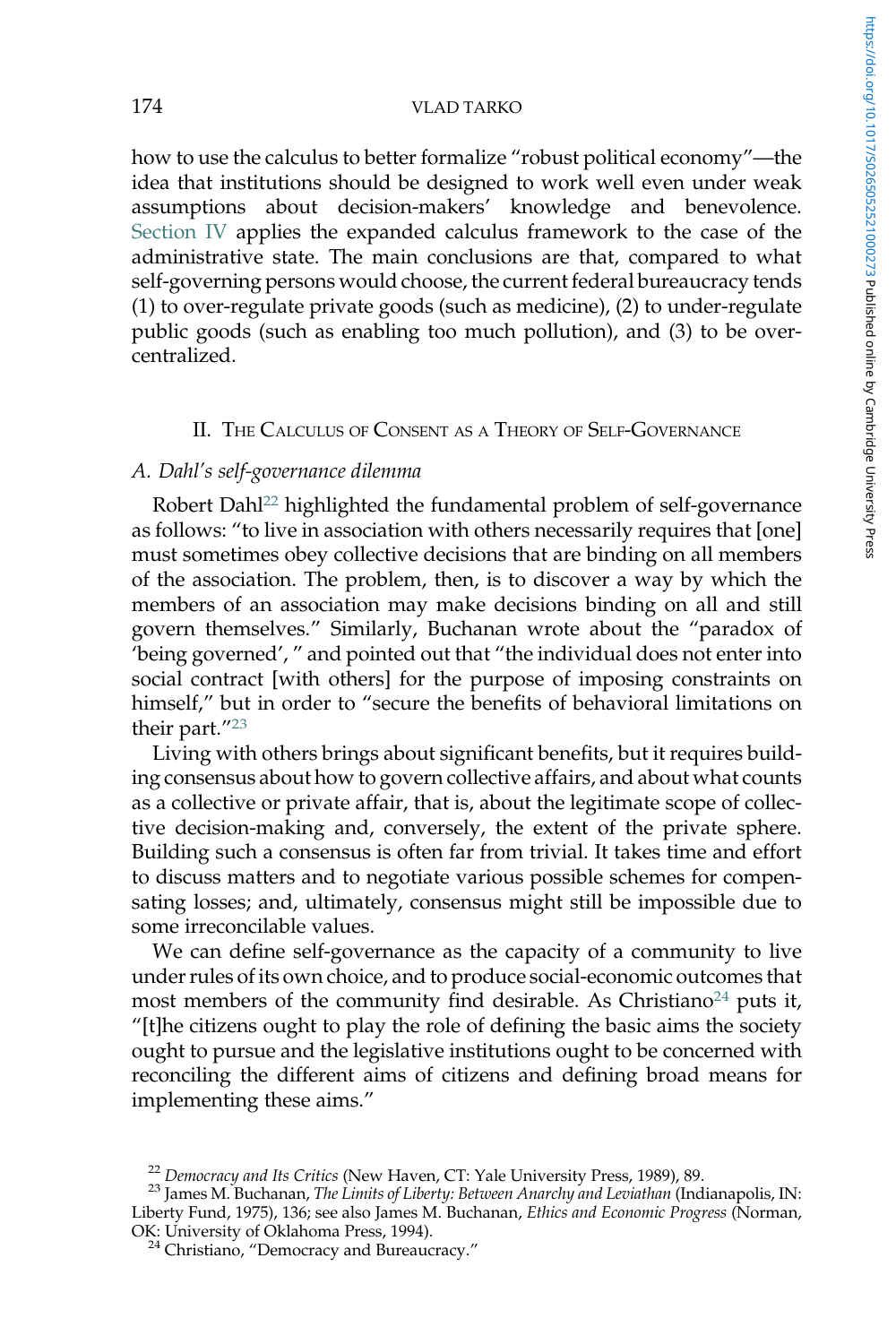In a democratic system, self-governance can be undermined in several ways:

- External interference: an external party, which may have its own interests (at odds with the interests of the community), establishes and enforces some rules upon the community—even if most people in the community disagree with those rules (for example, the federal government may impose various rules upon states and local jurisdictions, or an IRA establishes rules that most people dislike)—or imposes uncompensated costs on the community (for example, a community may be subjected to pollution from a nearby source, or a jurisdiction may be required to provide financial aid to another);
- Internal polarization: the community may suffer from extreme disagreements with respect to some public issues, and, whatever rules they establish or decisions they adopt, a large fraction of the community will end up subjected to a rule or decision they disagree with (for example, conflicts in a local community regarding the use of public property, such as whether to facilitate industrial development at the expense of the natural environment; or large-scale conflicts about moral issues like abortion, sexuality, foreign policy, immigration, or income inequality);
- Special interests: the dilemma of "concentrated benefits and dispersed costs" is created by the fact that those suffering the dispersed costs find it more difficult to organize than those enjoying the concentrated benefits<sup>25</sup>—as a result, well-organized minorities can establish rules that harm the less well organized majorities;
- Lack of competence: the community may agree to implement certain policies that, in fact, lead to consequences opposite to those desired. Furthermore, in the aftermath of such errors, the lack of competence may lead the community to misidentify the true causes of the problem, and compound the error by adopting additional failing policies.

Self-governance is valuable because it creates political legitimacy and enables a more economically efficient system, that is, a system that maximizes preference satisfaction not only with respect to the delivery of various private goods and services, but also with respect to the overall nature of society.<sup>26</sup> In practice, political legitimacy is also important because it allows the creation of greater state capacity. If the community trusts its collective

<sup>&</sup>lt;sup>25</sup> Mancur Olson, *Logic of Collective Action: Public Goods and the Theory of Groups* (Cambridge, MA: Harvard University Press, 1965).

<sup>&</sup>lt;sup>26</sup> Aligica, Boettke, and Tarko, Public Governance and the Classical-Liberal Perspective, chaps. 2 and 6.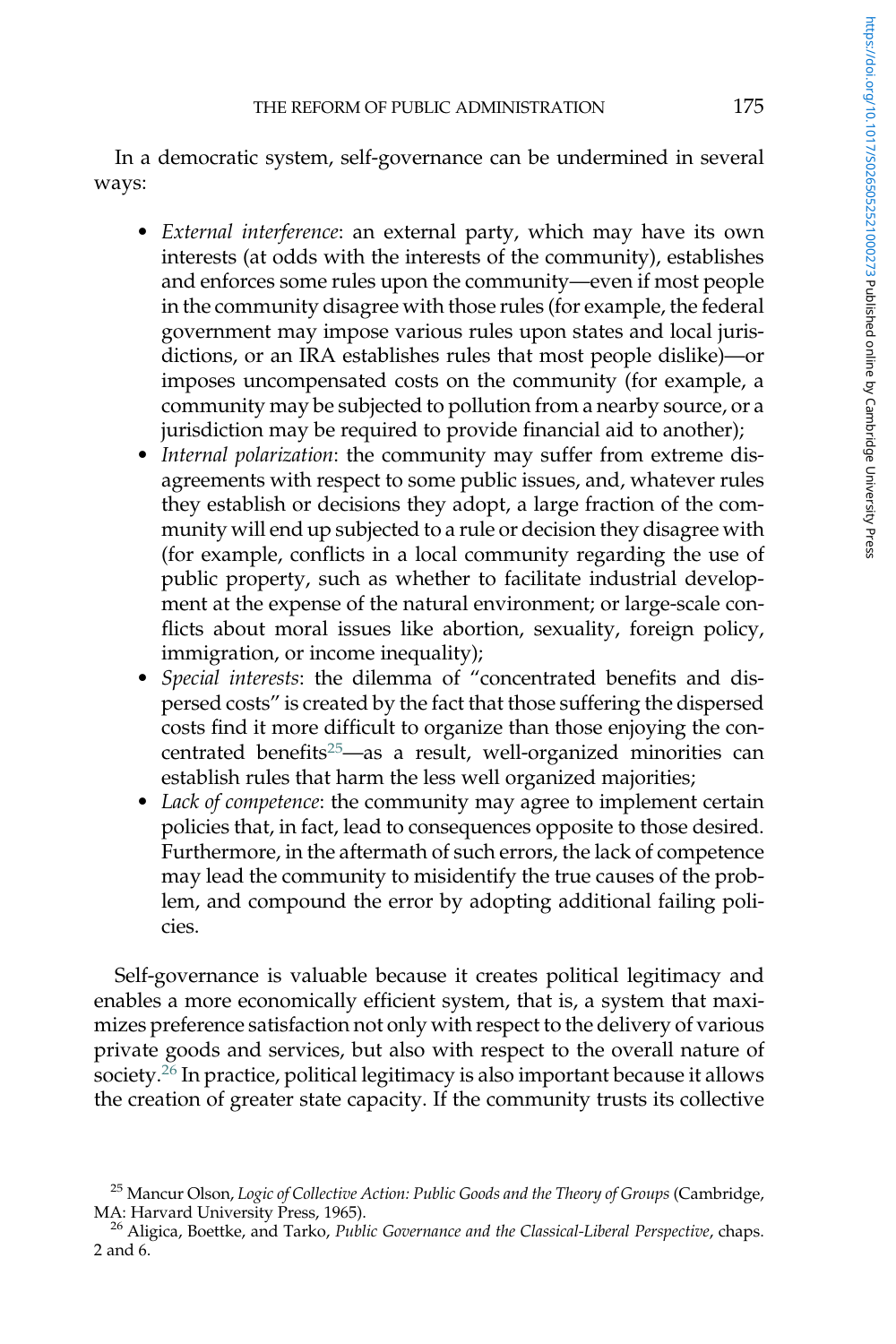choice institutions, these institutions will be able to solve more problems, more cheaply and with fewer conflicts.<sup>27</sup>

Ideally, all these self-governance problems would be minimized, but, in practice, trade-offs are present. For example, decentralization allows the satisfaction of a greater diversity of social preferences,<sup>28</sup> but it also generates larger externalities between jurisdictions and it makes collective decisions about larger-scale problems more difficult.<sup>29</sup> Decentralization also doesn't address some of the pervasive causes of moral polarization, which can occur at all scales, rather than clustering geographically. In such cases, relying on overlapping civil society organizations and non-territorial governance<sup>30</sup> may be better alternatives, but such approaches increase heterogeneity and often decrease social trust. $31$  Gerald Gaus refers to the heterogeneity of values as the "fundamental diversity dilemma" facing all societies aiming to be self-governing. $32$ 

Similar trade-offs affect our reliance on the administrative state. Relying on experts to devise better policies may improve competence, but it can also create problems if the experts have their own normative agendas, which may differ from the values of the community at large, or if experts are captured by special interests. How can we think about these trade-offs in a more systematic manner?

## B. Bargaining and deliberation when transaction costs are large

In the "Problem of Social Cost," Ronald Coase<sup>33</sup> argued that, setting aside the option of violence, it should be possible to build consensus and set up compensation schemes, such that all the gains from trade could be achieved, as long as transaction costs were low enough.<sup>34</sup> In practice, however,

 $27$  Daron Acemoglu and James A. Robinson, *The Narrow Corridor: States, Societies, and the Fate of Liberty* (New York: Penguin Press, 2019).

<sup>28</sup> Ostrom, *The Political Theory of a Compound Republic; Robert P. Inman and Daniel L Rubinfeld, "Rethinking Federalism," Journal of Economic Perspectives 11, no. 4 (1997): 43-64.* 

<sup>29</sup> Buchanan and Tullock, *The Calculus of Consent*, chap. 8.<br><sup>30</sup> Aviezer Tucker and Gian Piero de Bellis, eds., *Panarchy: Political Theories of Non-Territorial* States (New York: Routledge, 2015); Aligica, Boettke, and Tarko, Public Governance and the Classical-Liberal Perspective, chap. 6.<br><sup>31</sup> Paul Dragos Aligica, Institutional Diversity and Political Economy: The Ostroms and Beyond

(Oxford and New York: Oxford University Press, 2013), chap. 1; Gerald F. Gaus, "Political Philosophy as the Study of Complex Normative Systems," Cosmos and Taxis 5, no. 2 (2018): 62–76.

 $32$  Gerald F. Gaus, The Order of Public Reason: A Theory of Freedom and Morality in a Diverse and Bounded World (Cambridge; New York: Cambridge University Press, 2010); Gerald F. Gaus and Keith Hankins, "Searching for the Ideal: The Fundamental Diversity Dilemma," in Political Utopias, ed. Michael Weber and Kevin Vallier (New York: Oxford University Press, 2017); Gaus, "Political Philosophy as the Study of Complex Normative Systems"; see also Michael Moehler, *Minimal Morality: A Multilevel Social Contract Theory (Oxford; New York: Oxford*<br>University Press, 2018).

<sup>33</sup> Ronald Coase, "The Problem of Social Cost," Journal of Law and Economics 3 (1960): 1–44.  $34$  Harold Demsetz, "Toward a Theory of Property Rights," The American Economic Review 57,

no. 2 (1967): 347–59 provided some evidence that institutions internalizing externalities are indeed created, and argued that property rights emerge to solve this issue. See also David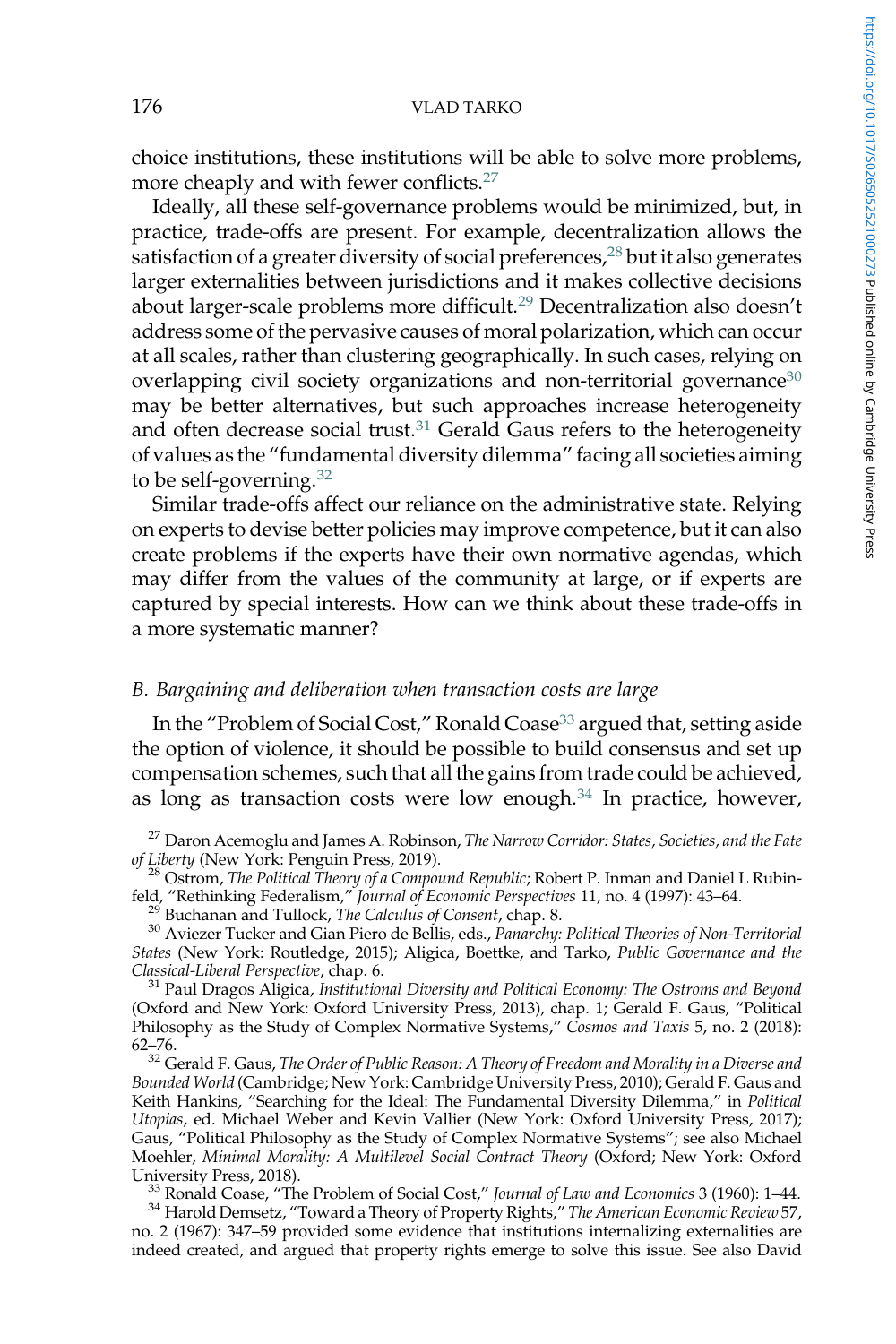especially for large-scale collective problems involving people with diverse opinions and values, transaction costs are not negligible.

The "calculus of consent" framework proposed by Buchanan and Tullock<sup>35</sup> takes these transactions costs into account and provides a theory of constrained utopia or what David Schmidtz<sup>36</sup> has called realistic idealism. Consensus is valuable, but it does not come cheap. People usually have better things to do than debate things with no end in sight. Buchanan and Tullock refer to the opportunity costs involved in this process of reaching consensus as "decision-making costs." Decision-making costs become increasingly larger as more people are included, and as a greater variety of interests and opinions are given a voice.

Buchanan and Tullock call the harms created by a collective decision its "external costs," referring to the fact that the consensus reached within the decision-making group is inflicting a negative externality upon those who disagree with that consensus but, nonetheless, have to obey it. The external costs are suffered both by people within the jurisdiction who disagree with the decision, as well as by people outside of the jurisdiction, if the decision has some spillover effects on other jurisdictions. As more of the people affected by the decision are given a voice and are included in the decision-making process, the external costs decline.

The calculus of consent offers a theory of the highest degree of democratic inclusion that is worth having, given the difficulties of building consensus. Ideally, everyone who is affected by the issue would be included in the deliberation, and compensated if they are subjected to a rule they disagree with.<sup>37</sup> In practice, reaching full consensus is too difficult. Beyond a certain degree of inclusion, the social gains of inclusion (due to reducing the external costs of the collective choice) become smaller than the increase in decision-making costs involved in the attempt to further expand the consensus.

Friedman, "A Positive Account of Property Rights," Social Philosophy and Policy 11, no. 2 (1994): 1–16; David Schmidtz, "The Institution of Property," in The Common Law and the Environment: Rethinking the Statutory Basis for Modern Environmental Law, ed. Roger E. Meiners and Andrew P. Morriss (Lanham, MD; Boulder, CO; New York; Oxford: Rowman and Littlefield, 2000), 109–29. Furthermore, even the problem of violence can also be brought into the Coasean bargaining framework, once we note that conflict is wasteful, and that societies gain from creating institutions that facilitate conflict-resolution and limit exploitation. See Gordon Tullock, The Social Dilemma: Of Autocracy, Revolution, Coup d'Etat, and War (Indianapolis, IN: Liberty Fund, 2005); James D. Fearon, "Rationalist Explanations for War," International Organization 49, no. 3 (1995): 379–414; Jack Hirshleifer, The Dark Side of the Force: Economic Foundations of Conflict Theory (Cambridge, UK; New York: Cambridge University Press, 2001). There is some dispute about whether a "political Coase theorem" exists. See Daron Acemoglu, "Why Not a Political Coase Theorem? Social Conflict, Commitment, and Politics," Journal of Comparative Economics 31, no. 4 (2003): 620–52; Michael C. Munger, "Tullock and the Welfare Costs of Corruption: There Is a 'Political Coase Theorem'," Public Choice 181, no. 1 (2019): 83–100.

<sup>&</sup>lt;sup>35</sup> Buchanan and Tullock, *The Calculus of Consent*.<br><sup>36</sup> David Schmidtz, "A Realistic Political Ideal," *Social Philosophy and Policy* 33, nos. 1–2 (2016): 1–10.

<sup>&</sup>lt;sup>7</sup> James M. Buchanan, "Positive Economics, Welfare Economics, and Political Economy," The Journal of Law and Economics 2 (1959): 124–38.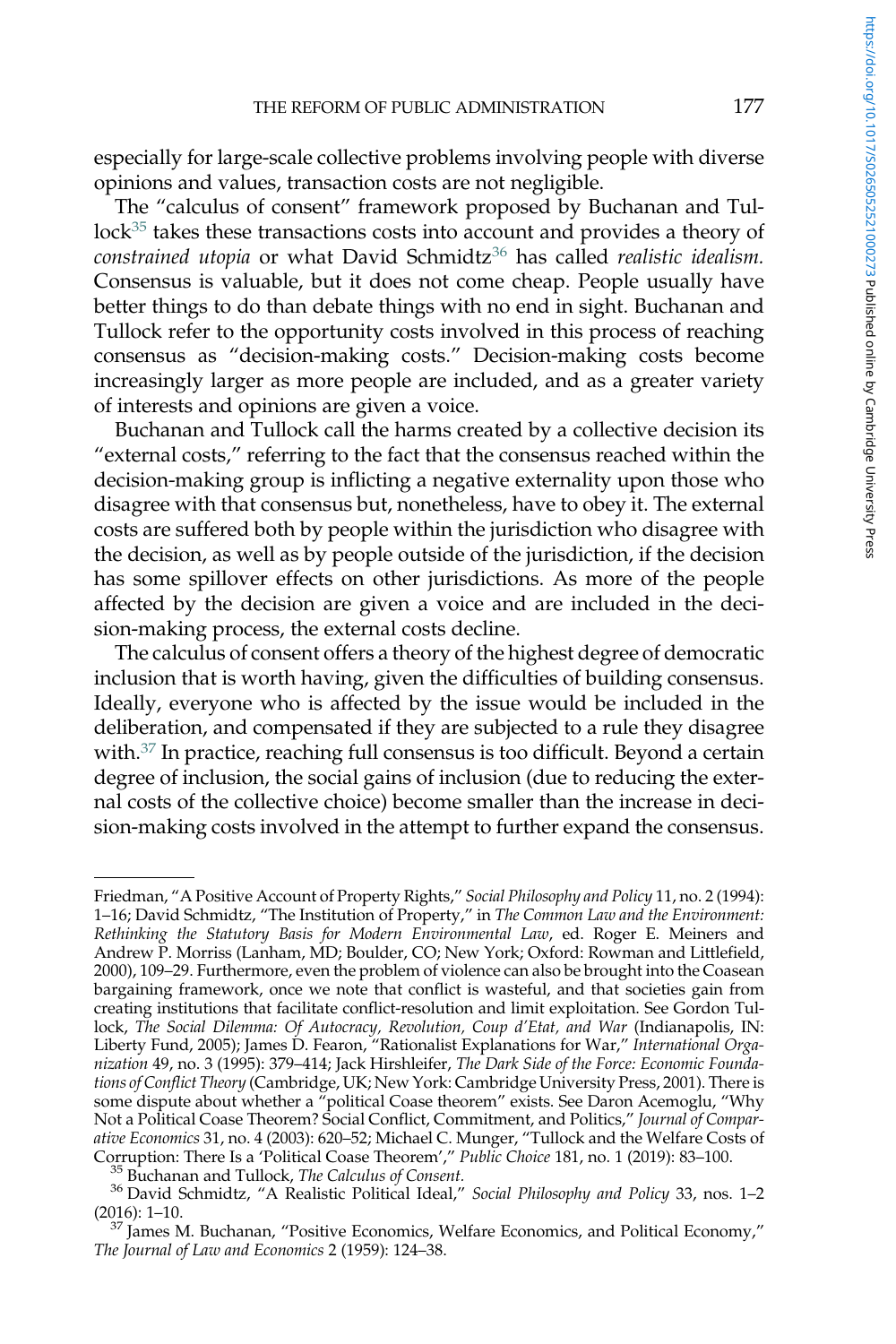As such, a self-governing community will want to expand the consensus group as much as possible, in order to minimize the potential harm of the collective decision, but not beyond the point where the marginal gains become smaller than the marginal decision-making costs. This is Buchanan and Tullock's solution to Dahl's self-governance dilemma.

As we increase the level of inclusion, the external costs curve is declining while the decision-making cost curve is increasing. The optimal level of consensus, that is, the optimal "decision rule," is that for which the total costs are minimized [\(Figures 1](#page-9-0) and [2\)](#page-9-0). Comparing this optimal level of consensus with the level of consensus provided by our real-world institutions allows us to draw normative implications about the desirable institutional reforms. This is a very different approach from the standard cost-benefit policy analysis. The analysis here is done from the point of view of self-governance. We are asking: How can our institutions governing various collective issues be made more inclusive?

By contrast, standard cost-benefit policy analysis stipulates an analyst who is outside the system they are trying to reform, who knows what the people in the system want, who often knows better than them how their wants could be best satisfied, and who is altruistically attempting to find what is best for them. None of these assumptions are even remotely realistic.<sup>38</sup> Furthermore, even if one thinks that these assumptions are somewhat plausible or harmless, they are also not robust: the more power we give to such presumably altruistic expert reformers, and the less we hold them democratically accountable, the less likely it becomes that these assumptions will continue to hold.

Buchanan<sup>39</sup> described the role of the economist in the self-governance paradigm as follows: "[T]he political economist is concerned with discovering 'what people want' [The economist's] task is that of locating possible flaws in the existing social structure and in presenting possible 'improvements'." However, in the aftermath of Arrow's impossibility theorem, we must accept that "no objective social criterion exists," and, hence, "the economist qua scientist is unable to recommend" some objectively "good" reform.<sup>40</sup> Instead, the political economist "does not recommend policy A over policy B. [The economist presents] policy A as a hypothesis subject to testing… . The conceptual test is consensus among members of the choosing group, not objective improvement in some measurable social aggregate." Given that people disagree about which are the most relevant "measurable social aggregates," the focus needs to be on consensus.

<sup>&</sup>lt;sup>38</sup> Roger Koppl, "Experts and Information Choice," in Koppl, Horwitz, and Dobuzinskis, Experts and Epistemic Monopolies, Advances in Austrian Economics, Volume 17 (Bingly, UK: Emerald Group Publishing Limited, 2012), 171-202; Koppl, Expert Failure; Levy and Peart,<br>Escape from Democracy.

<sup>&</sup>lt;sup>39</sup> Buchanan, "Positive Economics, Welfare Economics, and Political Economy."  $40$  For a recent review of the literature on this see Achen and Bartels, *Democracy for Realists*.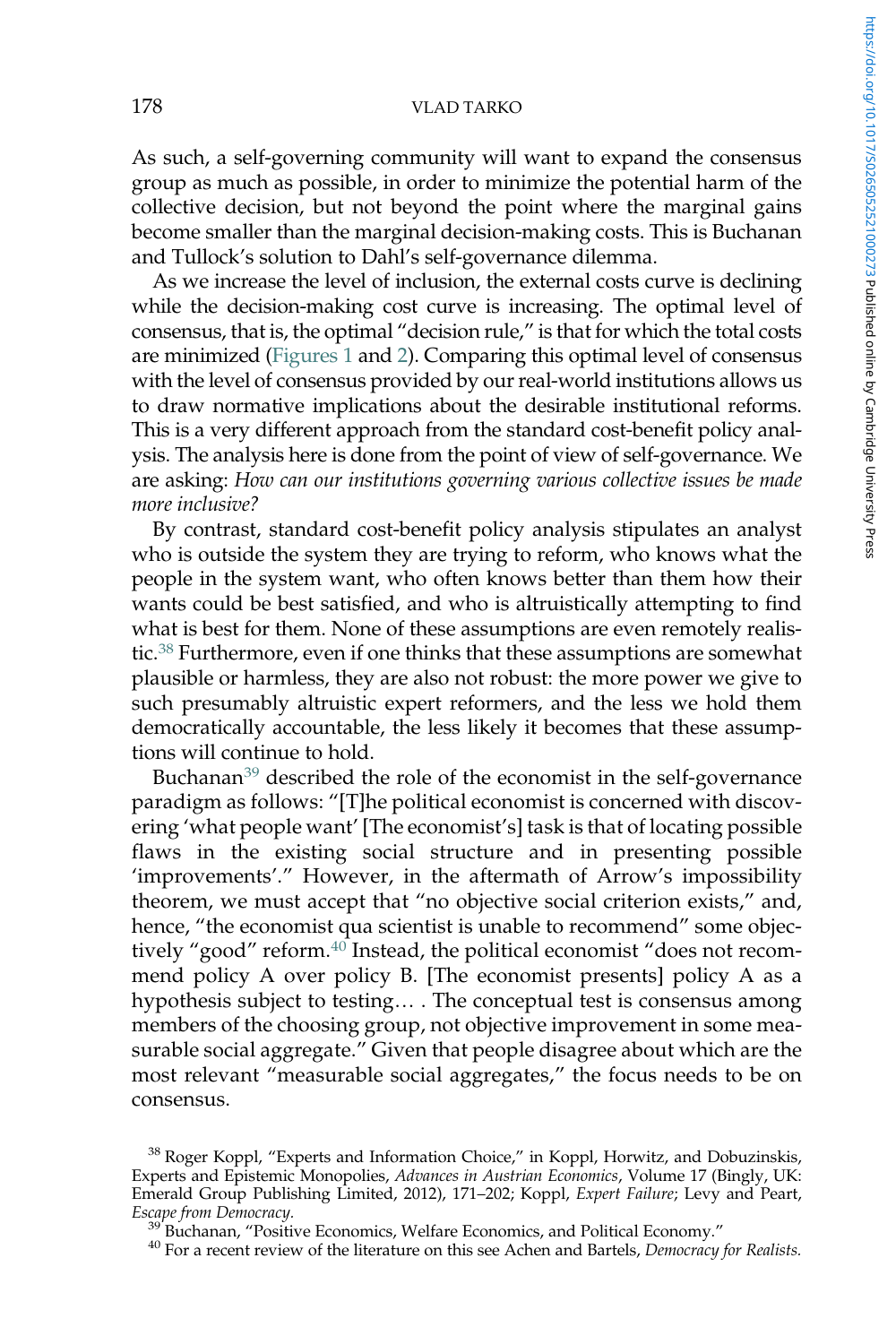<span id="page-9-0"></span>

Figure 1. Calculus of consent, high decision-making costs



Figure 2. Calculus of consent, low decision-making costs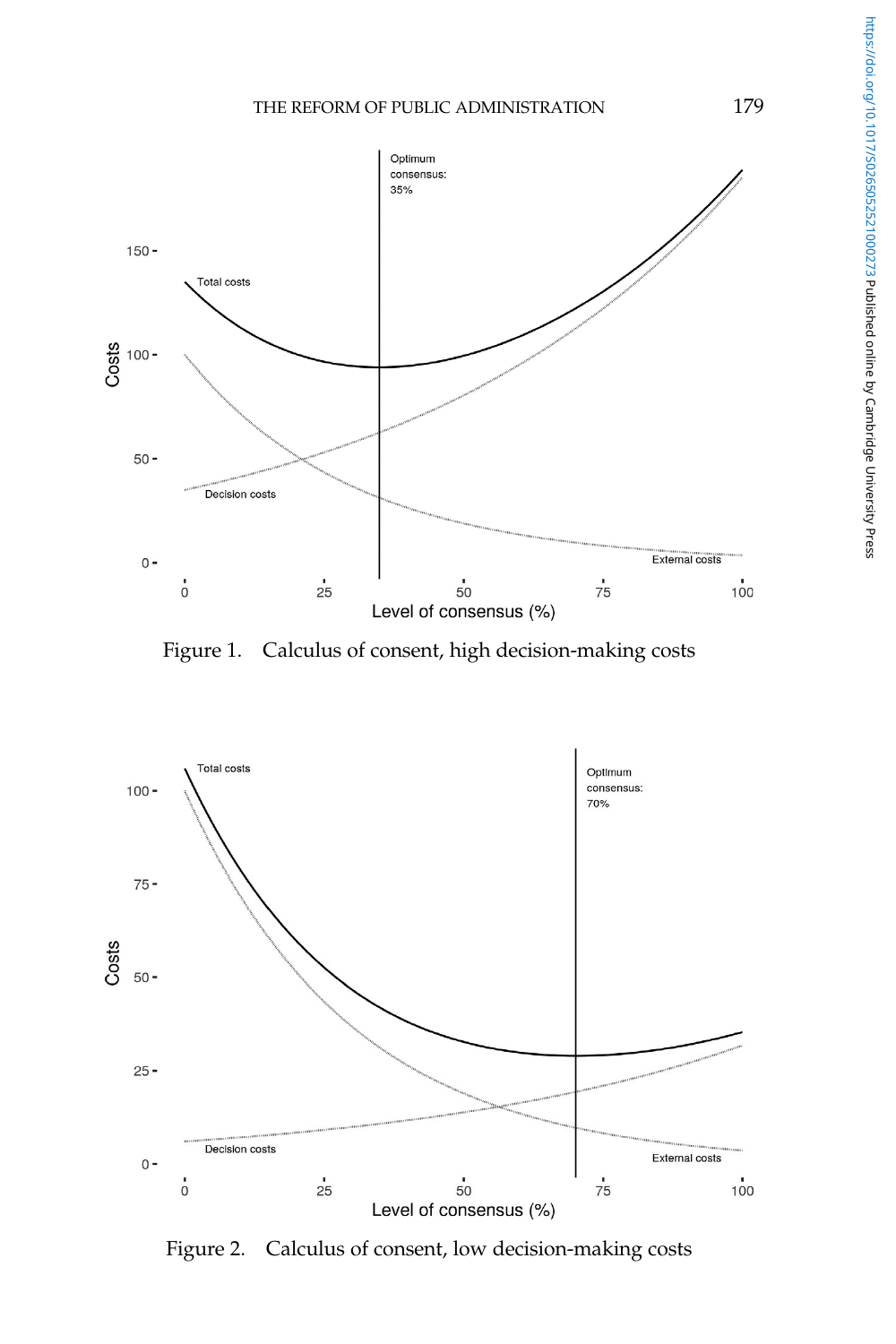The self-governance perspective is also justified pragmatically. Elinor and Vincent Ostrom noted that the calculus of consent "gave us basic tools for acquiring some analytical leverage in addressing particular problems … about public affairs," and in particular Buchanan and Tullock's "principle of conceptual unanimity gave meaning to what [we] had observed and what was accomplished."<sup>41</sup> In a nutshell, the "principle of conceptual unanimity" can be understood as the idea that self-governing groups create institutions in an inclusive fashion, avoiding inflicting severe external costs on some members of their community. Self-organizing groups invent collective choice institutions that lower their decision-making costs such that they can feasibly increase inclusion and lower the inflicted external costs; that is, they try to change from a situation like that in [Figure 1](#page-9-0) to one like that in [Figure 2](#page-9-0).

For example, when Elinor Ostrom studied water management in West Basin, California, she found that adjudicating water rights was driven by intuitive considerations of "equity jurisprudence," which can be understood as seeking "to achieve conceptual unanimity in establishing the nature of the problem, in adjudicating water rights, in formulating the rules that were constitutive of water user associations, the way they related to one another, and in monitoring performance."<sup>42</sup> Numerous other studies went along very similar lines, and with similar conclusions. $43$ 

The bottom line is that a focus on self-governance is trying to achieve the same thing as an honest cost-benefits analysis, but self-governance provides a better and more reliable policy guideline because it has more realistic political economy assumptions, and it addresses Gaus's "fundamental diversity dilemma" head-on, rather than pretending that we have predefined, objective criteria about what a society should maximize.

### C. Optimal inclusion inside and across jurisdictions

What are the steps for deciding how to deal with *any* particular collective problem? To answer this, consider a sequence of three institutional choices.

Step 1 is to determine the scale of the potential problem. This depends on the geographical expanse of the possible negative externalities, and of people's opinions about what is or isn't a problem. If there are no negative externalities, the issue should be left to private decision-making, while small-scale personal conflicts can be solved privately or via courts. Tort law can cope with fairly large problems, especially given the possibility of

<sup>&</sup>lt;sup>41</sup> Elinor Ostrom and Vincent Ostrom, "The Quest for Meaning in Public Choice," American Journal of Economics and Sociology 63, no. 1 (2004): 105-147.

 $^{42}$  Ostrom and Ostrom, "The Quest for Meaning in Public Choice."  $^{43}$  Elinor Ostrom, Governing the Commons: The Evolution of Institutions for Collective Action (Cambridge; New York: Cambridge University Press, 1990); Elinor Ostrom, Understanding Institutional Diversity (Princeton, NJ: Princeton University Press, 2005); Elinor Ostrom, Roy Gardner, and Jimmy Walker, Rules, Games, and Common-Pool Resources (Ann Arbor: University of Michigan Press, 1994).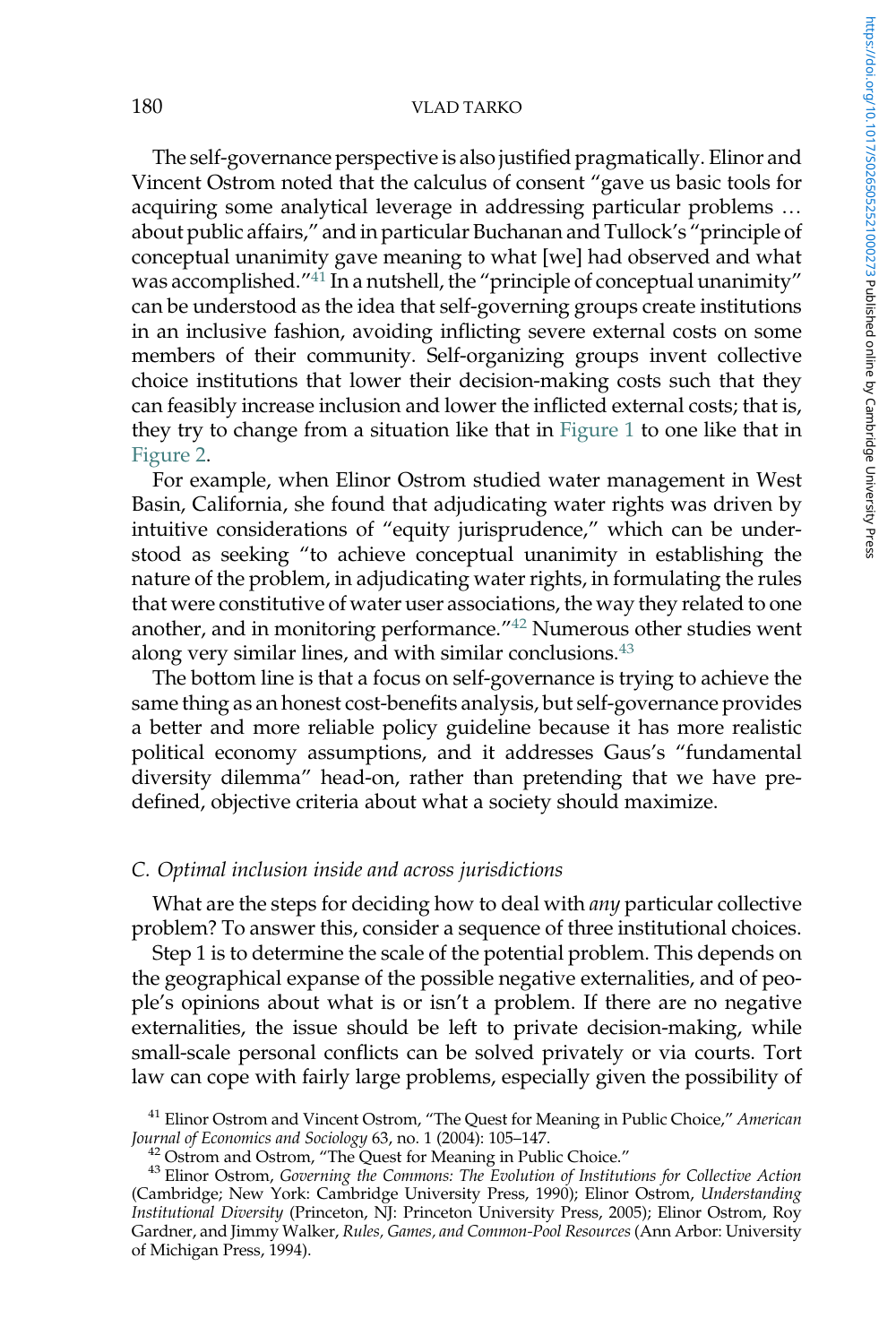|                | High accountability      | Low accountability              |
|----------------|--------------------------|---------------------------------|
| High inclusion | Representative democracy | Direct democracy                |
| Low inclusion  | Executive action         | Independent regulatory agencies |

Table 1. Basic institutional tools for collective decision-making

class action suits, but only if the source of negative externality is easily identifiable. Local, state, and federal governments, as well as international treaties, deal with problems occurring at larger scales, which, presumably, cannot be solved better by private means, by civil society, or by courts.

Having identified the scale of the problem, we move to step 2 (what the Ostroms and Buchanan call the "constitutional" level of analysis)—deciding what collective choice mechanism to use for subsequently deciding what to do about the problem. Different collective choice mechanisms aggregate beliefs and interests in different ways. How inclusive should collective choice be, given the nature of the problem? For example, we might decide to do nothing about certain problems, and just live with them; for other types of problems, we might decide to use a legislature, a public administration bureaucracy (for example, an IRA) or direct democracy (a referendum) for creating rules to regulate the issue; and, for other types of problems, we might have the executive make discretionary decisions. Each of these institutions is a tool for making collective decisions and has different degrees of citizen inclusion and accountability to voters (Table 1).

Finally, step 3 is to adopt specific policies for each potential problem. The collective choice mechanism chosen at step 2 is used to select a policy. For example, a legislature can decide how healthcare should be provided. Or an independent regulatory agency decides whether or under what conditions to allow some activities. A wide variety of policies can be adopted, corresponding to more or less government intervention.<sup>44</sup> We can have markets regulated by tort law, markets regulated by legislation, markets with Pigouvian taxes or subsidies, markets with vouchers, public goods produced via public-private partnerships, and interventions that range all the way to full government ownership and control.

The trade-off between external and decision-making costs at the core of the calculus of consent allows us to think about both the optimal geographical scale at which a problem should be addressed, that is, the size of jurisdictions, and about the level of inclusion within a given jurisdiction<sup>45</sup>—that is, it provides an account of the first two steps described above. The third step is outside the subject of the present paper. I'm not concerned

<sup>&</sup>lt;sup>44</sup> Ostrom and Ostrom, "Public Goods and Public Choices."<br><sup>45</sup> Buchanan and Tullock, *The Calculus of Consent*, chaps. 5–8; Vlad Tarko and Kyle O'Donnell, "Escape from Europe: A Calculus of Consent Model of the Origins of Liberal Institutions in the North American Colonies," Constitutional Political Economy 30, no. 4 (2019).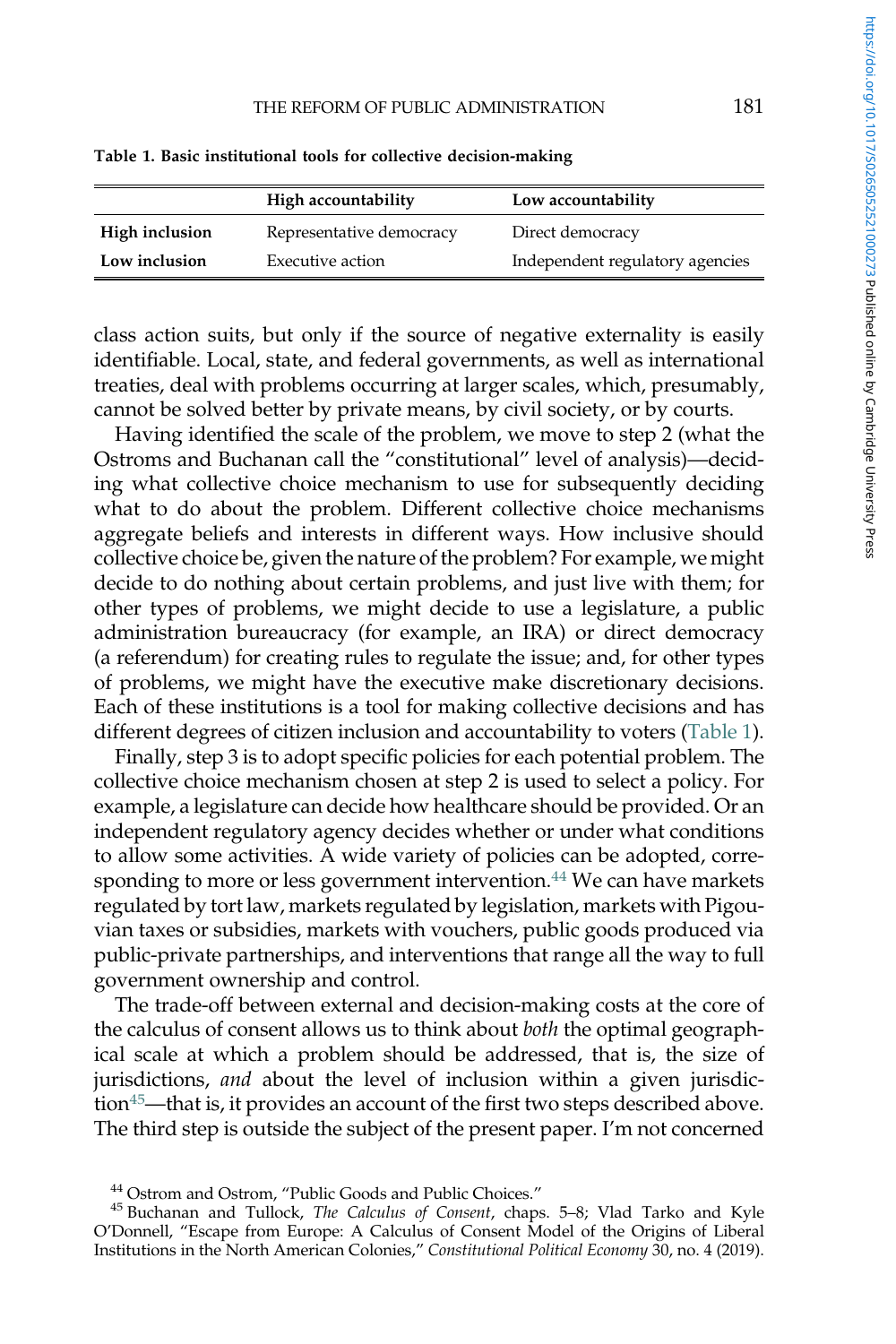here with specific policies, but only about whether we have the proper institutions, from a self-governing perspective, for making policies.<sup>46</sup>

The optimal size of the jurisdiction is determined by the size of the interjurisdictional externalities, compared to the costs of building consensus across jurisdictions. As an example, consider the case of air pollution in California in the late  $1950s$ .<sup>47</sup> At first, the air pollution problem was addressed at the local level, but the industrial pollution created in one county affected neighboring counties, which meant that a local government might not have jurisdiction over the cause of the problem. The problem was addressed by moving the issue from the local to the state level. This has increased the decision-making costs, as all the different local jurisdictions represented at the state level would need to reach some degree of consensus, but it was worth it because the inter-jurisdictional externalities were significant.

We can thus see the calculus as, first of all, a bottom-up theory of the emergence of federal structures. The extent of inter-jurisdictional externalities and the difficulties of creating consensus and enforcing rules across a given geographical expanse create naturally-sized jurisdictions.<sup>48</sup>

Interestingly, markets can also be understood using the same framework. Private property is simply the limit case of federalism—the case of comparatively small spillovers relative to high decision-making costs. In other words, private property is the efficient institution either when allowing individuals to unilaterally decide what to do with their property generates small social costs, or when the issues are so contentious that trying to build consensus is prohibitively costly. That is, the costs of the collective decision-making are higher than the costs of the market failure generated by private property.<sup>49</sup>

Second, once various issues are allocated to different levels of government, we need to decide *how* to address them. As mentioned earlier, we have a large variety of institutions at our disposal.<sup>50</sup> We can simplify this complexity somewhat by noting that different institutions implement different effective decision rules. For example, some decisions, such as constitutional changes, have such high potential external costs that they should be made by super-majorities. Other issues have large enough potential

 $46$  It is common to structure one's argument the other way around, that is, to have a set of preferred policies, and then wonder which institutions are most likely to produce those policies. This would be fundamentally at odds with the ideal of self-governance.

 $^{47}$  Vincent Ostrom, Charles M. Tiebout, and Robert Warren, "The Organization of Government in Metropolitan Areas: A Theoretical Inquiry," American Political Science Review 55, no. 4 (1961): 831-42. (1961): 831–42.<br><sup>48</sup> James M. Buchanan, "Justification of the Compound Republic: The Calculus in

Retrospect," Cato Journal 7, no. 2 (1987): 305–12; Ostrom, The Political Theory of a Compound Republic; Tarko and O'Donnell, "Escape from Europe"; See also Alberto Alesina and Enrico Spolaore, "On the Number and Size of Nations," The Quarterly Journal of Economics 112, no. 4 (1997): 1027–56; Alberto Alesina and Enrico Spolaore, *The Size of Nations* (Cambridge, MA: MIT Press, 2003), who proposed a simplified version of this theory based on a trade-off between the<br>benefits from economies of scale and the costs created by heterogeneity.

<sup>&</sup>lt;sup>49</sup> See also Buchanan and Tullock, *The Calculus of Consent*, chap. 5.  $50$  Ostrom and Ostrom, "Public Goods and Public Choices."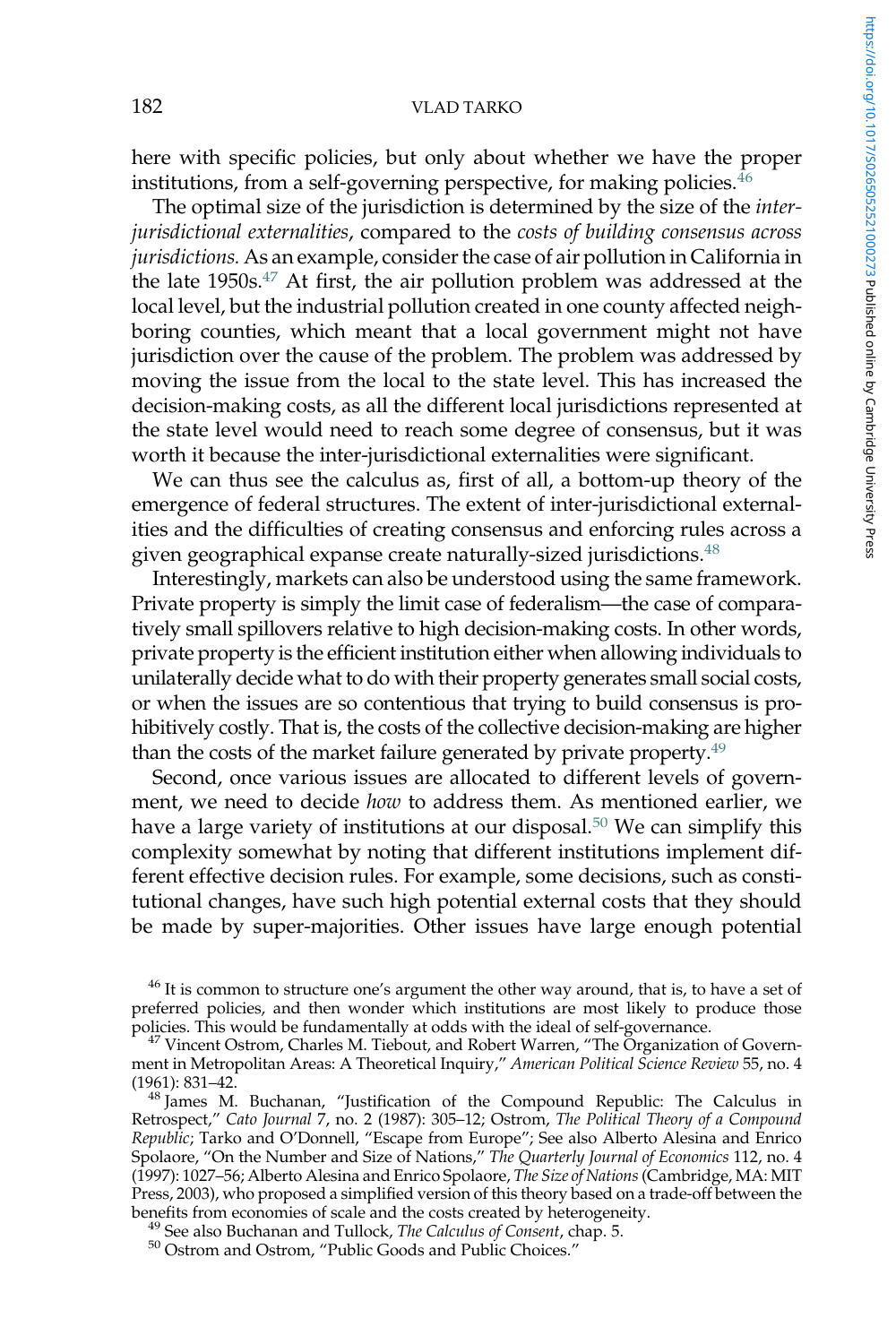externalities that a simple majority is required. Finally, some issues might have significant potential externalities but resist a broad consensus. Under such conditions, a lower than 50 percent decision-rule might be optimal, which is achieved with institutions like courts and IRAs. Emergency situations have even smaller optimal decision rules—the decision-making costs are too high, while the external costs due to having a small decision group are small because everyone tends to agree about what needs to be done. For example, a single person is enough to raise the fire alarm (rather than requiring a consensus among more people).

# D. Public administration from a constitutional political economy perspective

The first to apply the calculus of consent framework to the analysis of public administration were the Ostroms. They noted that the calculus indeed makes it possible to justify the less-than-majoritarian decision-making of regulatory agencies and of other state bureaucratic structures, but this justification is more restrictive than the classic Wilsonian argument in favor of public administration.<sup>51</sup>

They first noted that the essential problem is that reduced inclusion leads to increased expected external costs—the experts are enabled to make a wide range of decisions under weaker requirements to satisfy popular preferences. This is justified on knowledge grounds, but the incentive problem cannot be ignored:

The possibility of reducing expected external costs to a low order of magnitude so that advantage might be taken of the low decision costs potentially inherent in a bureaucratic ordering can be realized only if (1) appropriate decision-making arrangements are available to assure the integrity of substantial unanimity at the level of constitutional choice, and (2) methods of collective choice are continuously available to reflect social preferences of members of the community for different public goods and services. The rationale for bureaucratic organization in a democratic society can be sustained only if both these conditions are met.52

The reference to "constitutional choice" refers to the process of choosing the collective choice mechanism (in this case bureaucratic governance). In other

 $51$  A different, earlier critique was due to Herbert Simon, who argued that various widely used "principles of public administration" were incoherent, and, hence, enabled discretion. For an overview of the development of the field of public administration see Ostrom, The Intellectual Crisis in American Public Administration and chapter 4 in Aligica, Boettke, and Tarko, Public Governance and the Classical-Liberal Perspective. The problem of discretion remains one of the most active debates regarding administrative law, especially in the aftermath of the "Chevron

 $52$  Vincent Ostrom and Elinor Ostrom, "Public Choice: A Different Approach to the Study of Public Administration," Public Administration Review 31, no. 2 (1971): 203–216.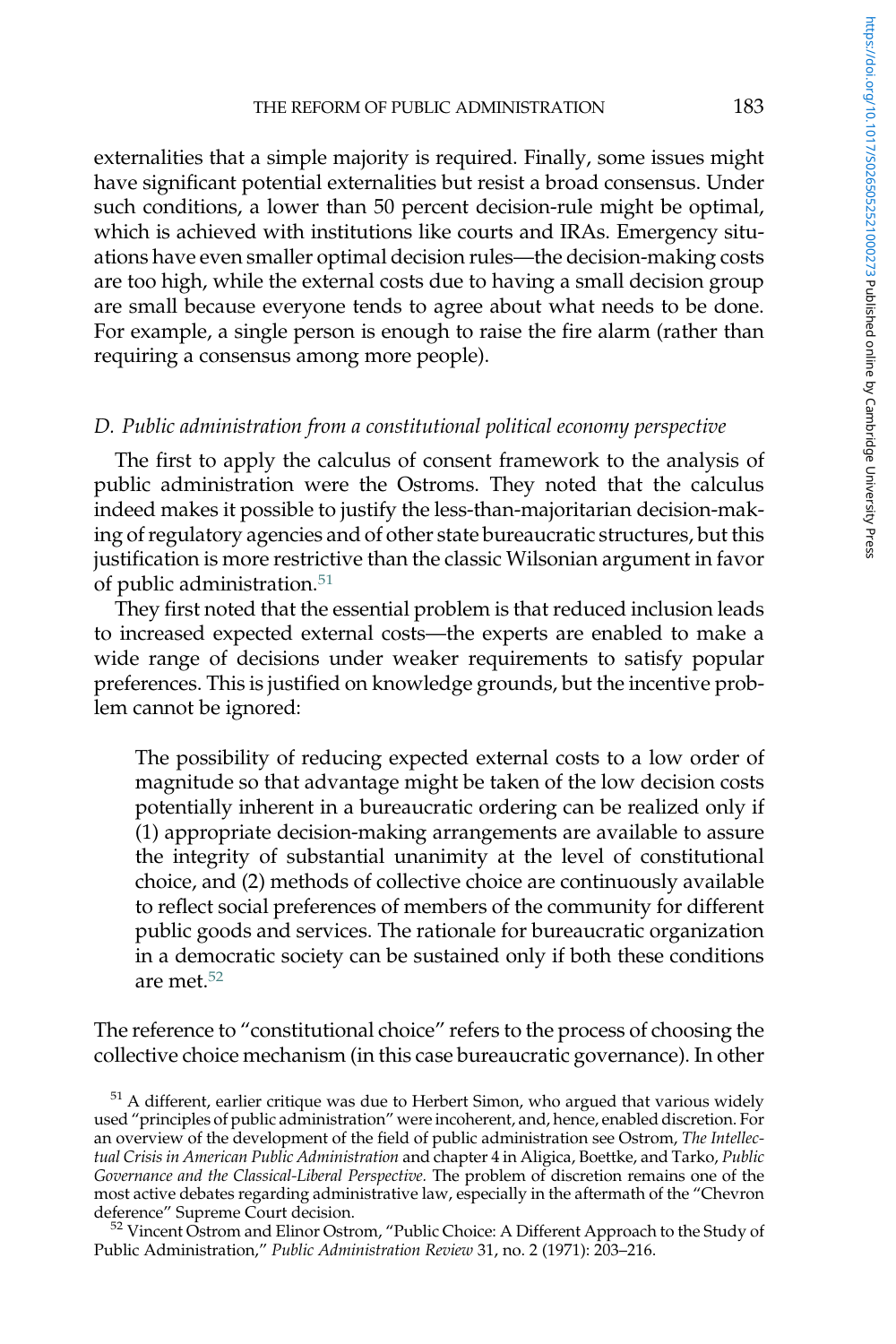words, while bureaucratic governance itself is not very inclusive, the decision to use bureaucratic governance for given issues must have been taken in an inclusive fashion. Otherwise, the bureaucracy is more likely to be authoritarian.

The Ostroms' use of the calculus here implies that IRAs are created too easily. They are generally created by legislatures using majority voting but this is far from being inclusive enough. The decision to use an IRA is a "constitutional" choice (in the Buchanan-Tullock-Ostrom sense of the word), and, hence, should be made with near unanimity, because, once the IRA is created, it enables a small minority to make decisions imposed on everyone—which has potentially high external costs.

The way to limit such potentially large harms is to achieve a high degree of consensus when creating the IRA in the first place. The delegation to administrative law should, thus, be done with super-majorities. Otherwise, a small majority is creating an agent for itself that is then allowed to make decisions with even smaller decision-rules. Simple majorities fluctuate over time. As such, IRAs created by simple majority rule decisions are a tool for perpetuating a small temporary majority long into the future—a scenario that is both illegitimate from the point of view of self-governance and economically inefficient (that is, does not accurately reflect the preferences of the population as time goes on).

The second point highlights the concern that experts might fail to properly reflect broad-based preferences. Moreover, the lack of options that citizens have in the Wilsonian model of a fully integrated hierarchical bureaucracy hampers both the ability of citizens to express and reveal their preferences, and the ability of the public administration to receive feedback:

The interests of the users of public goods and services will be taken into account only to the extent that producers of public goods and services stand exposed to potential demands of those users. If producers fail to adapt to changing demands or fail to modify conditions of supply to meet changing demands, then the availability of alternative administrative political, judicial, and constitutional remedies may be necessary for the maintenance of an efficient and responsive system of public administration.<sup>53</sup>

This leads them to argue for an alternative model to the hierarchical bureaucracy—polycentric governance, characterized by "overlapping jurisdictions so that the larger jurisdictions are able to control for externalities while allowing substantial autonomy for the same people organized as small collectivities to make provision for their own welfare."<sup>54</sup> Vincent Ostrom

 $^{53}$  Ibid.<br> $^{54}$  Ibid.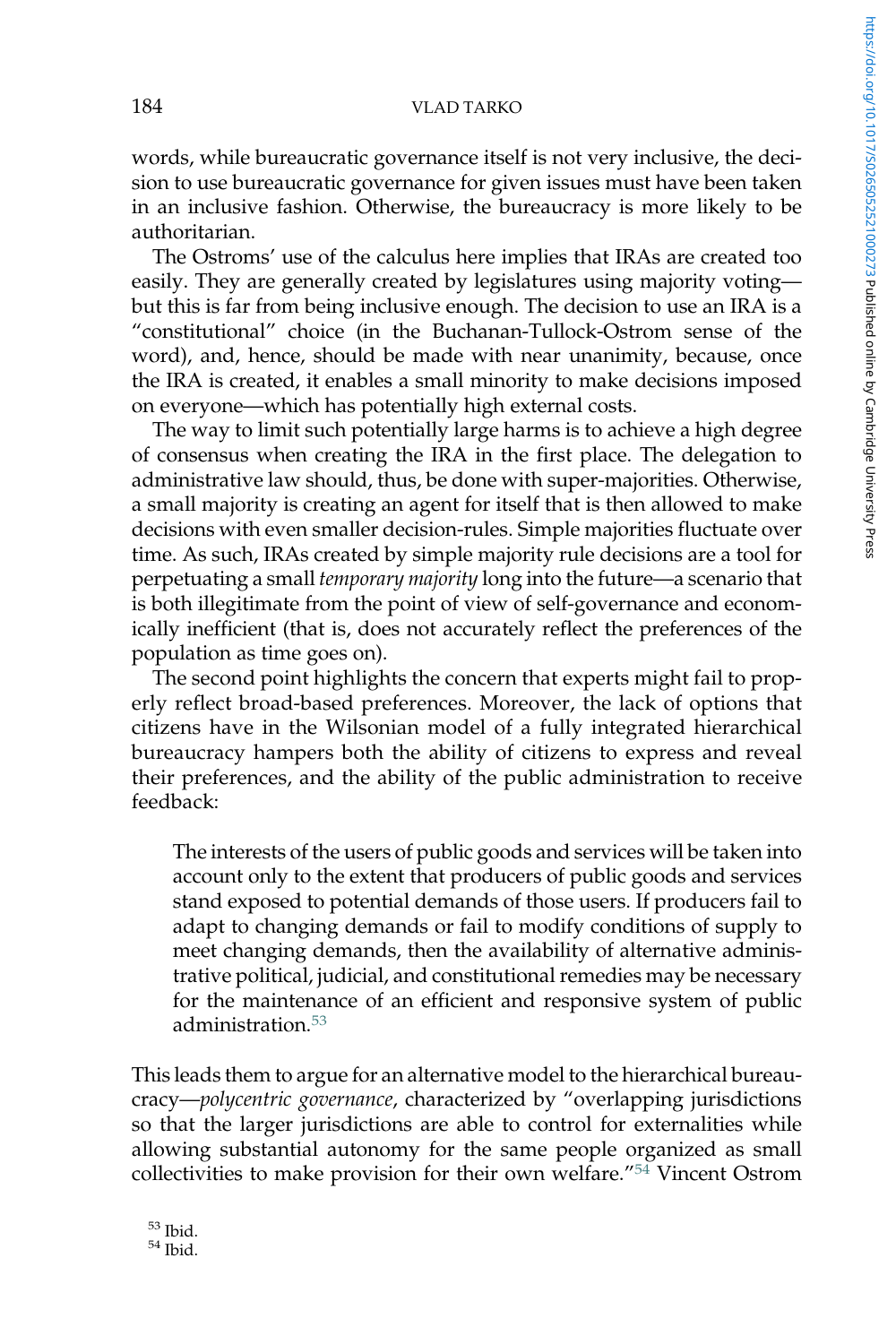<span id="page-15-0"></span>later expanded his critique of Wilsonian public administration<sup>55</sup> and further used the calculus of consent perspective as a foundation for federalism.<sup>56</sup>

The argument has so far focused primarily on the problem of incentives. By contrast, the main arguments in favor of administrative law focus on knowledge. We thus need to bring together the issues of incentives and knowledge. This is the topic of "robust political economy".

### III. ROBUST POLITICAL ECONOMY

Robust political economy is the attempt to build robust institutions.<sup>57</sup> An institution is considered robust if it works well even if decision-makers lack perfect knowledge and are not entirely benevolent.<sup>58</sup> By contrast, an institution is fragile if it only works well when decision-makers can be trusted not to be venal, and when accurate information is available. Robust institutions have checks-and-balances such that decision-makers, even if they are selfinterested, are forced to "do the right thing" by the constraints they face. Similarly, robust institutions have fairly large margins of error, that is, even when decisions are made based on flawed information, disaster does not follow. Moreover, robust institutions have feedback mechanisms not only with respect to incentives, but also with respect to knowledge—robust institutions facilitate learning and error correction.<sup>59</sup>

### A. Markets, democracy, and public administration

Markets are a robust institution for the production and delivery of private and club goods. The profit-and-loss mechanism incentivizes self-interested entrepreneurs to produce and deliver goods that other people value (hence, no generosity is needed for the system to work), and to quickly switch direction when they fail to do so (errors lead to losses, while learning leads to gains). In other words, the market is robust with respect to both the incentive problem and the knowledge problem. But what about the production and delivery of collective goods?

<sup>55</sup> Ostrom, The Intellectual Crisis in American Public Administration; see also Theo Toonen, "Resilience in Public Administration: The Work of Elinor and Vincent Ostrom from a Public<br>Administration Perspective," Public Administration Review 70, no. 2 (2010): 193–202.

<sup>56</sup> Ostrom, The Political Theory of a Compound Republic.<br><sup>57</sup> Pennington, Robust Political Economy; Pennington, "Robust Political Economy and the Priority of Markets"; Leeson and Subrick, "Robust Political Economy"; Boettke and Leeson, "Liberalism, Socialism, and Robust Political Economy."

<sup>58</sup> Levy, "Robust Institutions."<br><sup>59</sup> Michael Wohlgemuth, "Democracy and Opinion Falsification: Towards a New Austrian Political Economy," Constitutional Political Economy 13, no. 3 (2002): 223–46; Paul Dragos Aligica and Vlad Tarko, "Institutional Resilience and Economic Systems: Lessons from Elinor Ostrom's Work," Comparative Economic Studies 56, no. 1 (2014): 52–76; Peter J. Boettke, Vlad Tarko, and Paul Dragos Aligica, "Why Hayek Matters: The Epistemic Dimension of Comparative Institutional Analysis," Advances in Austrian Economics 21 (2016): 163–85; Peter J. Boettke, F. A. Hayek: Economics, Political Economy and Social Philosophy (London: Palgrave Macmillan, 2018).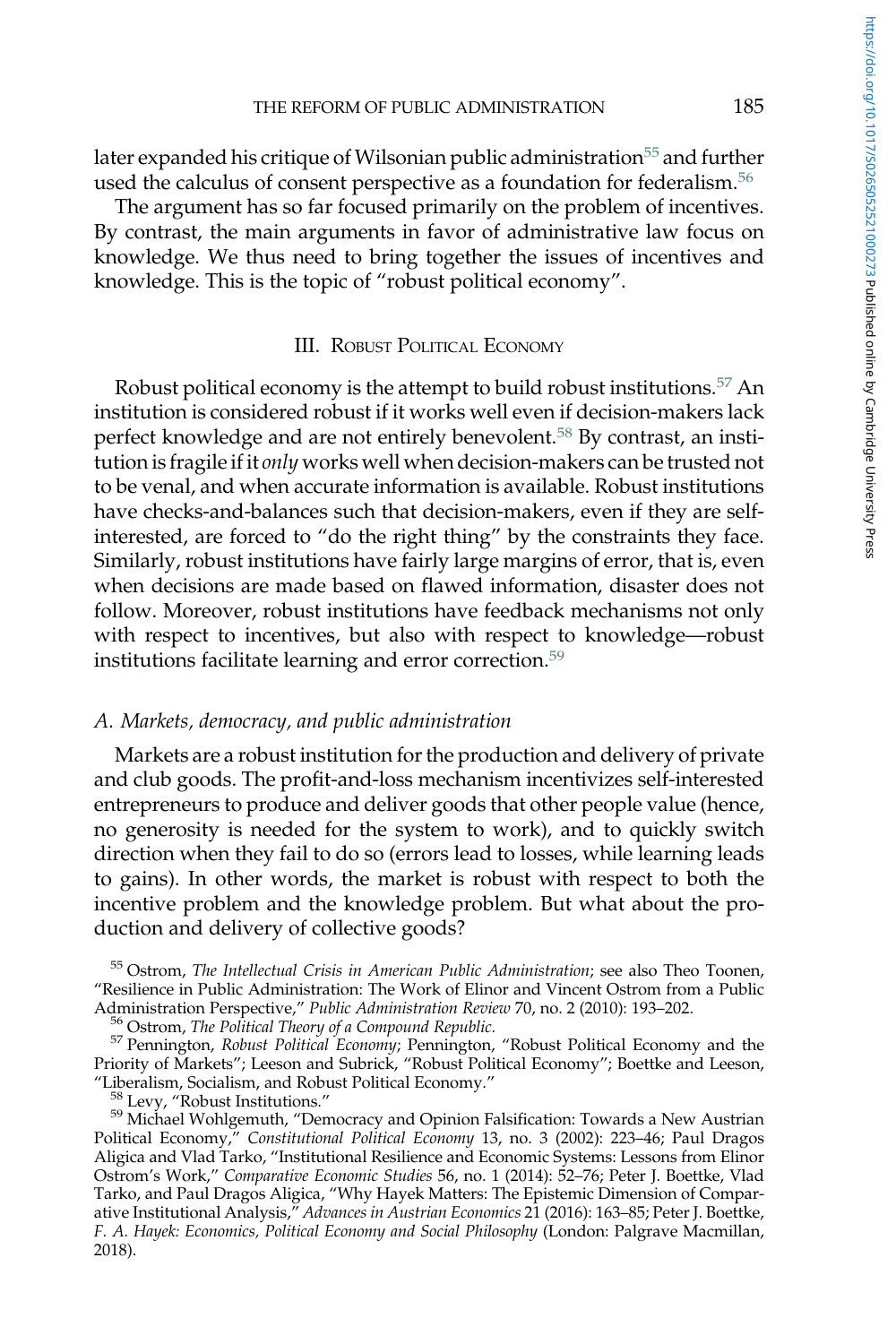Broadly speaking, democracy is superior to nondemocratic collective choice mechanisms on the same robustness grounds. On the one hand, the election process incentivizes politicians to care about what voters want, and the process works even if we assume that politicians are self-interested —even if they care only about being elected or reelected, they still have to pay attention to what voters want. By contrast, authoritarian regimes only work well if the rulers happen to be benevolent. On the other hand, in a democracy, policy errors reduce the chances of reelection. Voters punish politicians for bad outcomes even when voters themselves have little knowledge about why the bad outcomes have happened. Following Hayek,<sup>60</sup> Wohlgemuth<sup>61</sup> and Boettke, Tarko, and Aligica<sup>62</sup> argue that this epistemic feedback affects even voters. The democratic process enables not only politicians to learn what voters want and how to best deliver it, but, over the medium to long term, it also enables voters to learn what kind of policies to support or reject. By comparison, in authoritarian regimes, rulers are more shielded from the consequences of their errors, and the lack of voice for the population at large also means that errors do not increase public knowledge more broadly.

This, of course, is a somewhat idealized picture of democracy, $63$  as in practice we face the self-governance problems mentioned earlier, but it does provide a robust political economy argument in favor of democracy over autocracy. As such, considering that administrative law is a move in the direction of less inclusive decision-making, it provides a prima facie concern about it.

Administrative law is justified by two primary knowledge-related arguments. First, the general public, as well as the political representatives, may not have the required technical knowledge. Second, even if they may have the knowledge, politicians often face the incentive to focus on the shortterm, and may inflict significant long-term costs. The typical example is the Central Bank. On the one hand, monetary policy is a highly technical subject, and, on the other hand, even if politicians know that causing high inflation is economically unadvisable, they would still be temped by the short-term benefits that would increase their reelection prospects.<sup>64</sup>

Such concerns become even stronger if we think that policies should be justified by "public reason." Kogelmann and Stich<sup>65</sup> note that "[t]here are many kinds of disputes in which persons find themselves, but not all such disagreements are reasonable and thus instances of reasonable pluralism."

 $^{60}$  F. A. Hayek, The Constitution of Liberty (Chicago: University Of Chicago Press, 1960), chap. 7.

<sup>&</sup>lt;sup>67</sup> *W*ohlgemuth, "Democracy and Opinion Falsification."<br><sup>62</sup> Boettke, Tarko, and Aligica, "Why Hayek Matters."<br><sup>63</sup> Achen and Bartels, Democracy for Realists.<br><sup>64</sup> An extensive literature on "political business cycles," caused by political events like elections, shows that this is not just a theoretical concern. Lawrence White, *The Theory of Monetary Institutions* (Malden, MA: Wiley, 1999), chap. 9.<br><sup>65</sup> Kogelmann and Stich, "When Public Reason Falls Silent."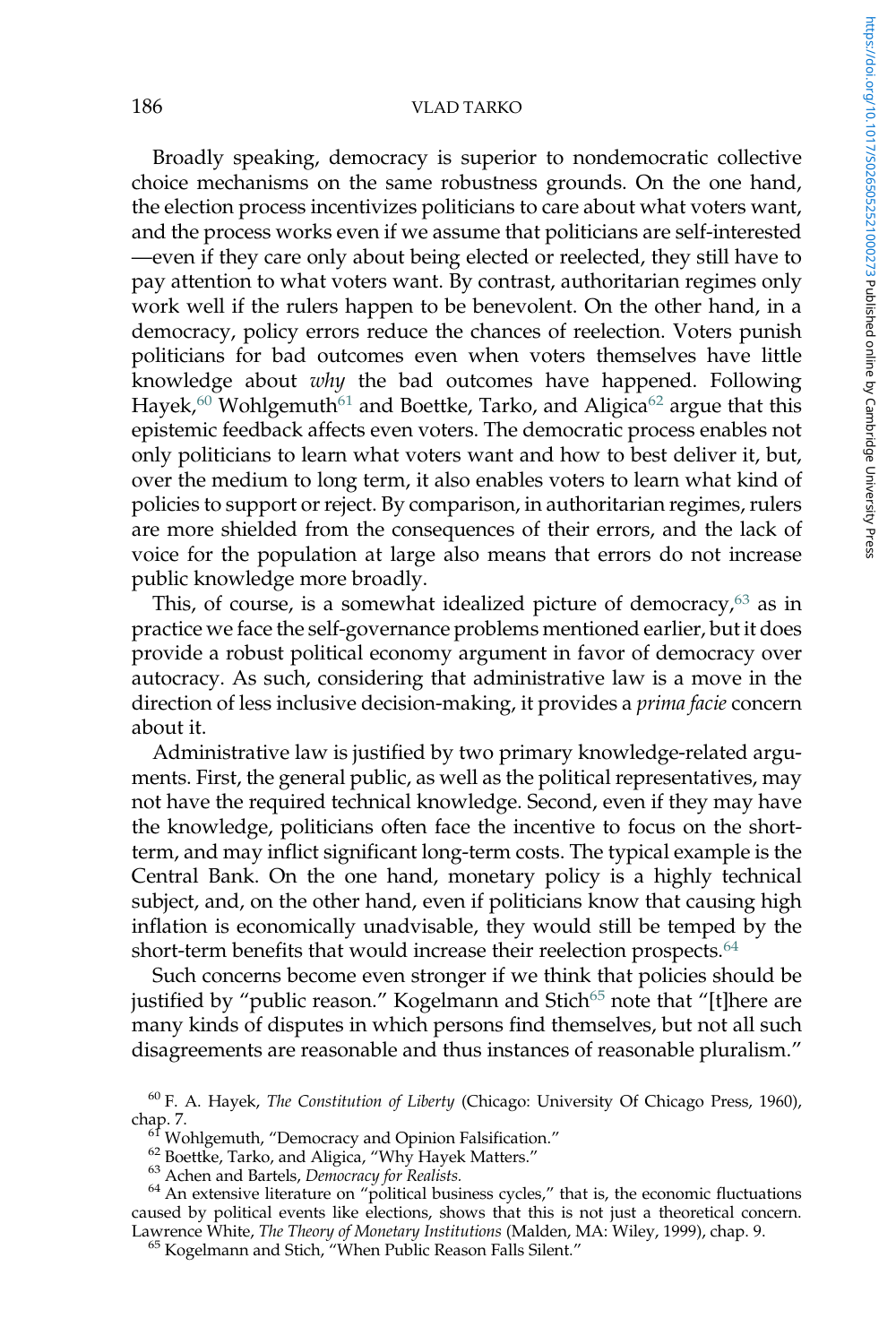The typical members of the general public (or of the legislature for that matter) do not have the knowledge to form informed, and, hence, reasonable positions about advanced public policy disputes. As such, Kogelmann and Stich argue that "[p]ublic reason requires citizens appeal to reasons and thus scientific and social scientific considerations that all can accept or endorse, but the administrative state is desirable precisely because such a set of reasons does not exist" (emphasis in the original).

The calculus of consent framework differs from this public reason perspective on at least two accounts. First, as far as the calculus of consent is concerned, it does not matter whether disagreements are "reasonable" or not. What matters is the cost of reaching agreement.<sup>66</sup> Second, while the Rawlsian version of public reason $67$  assumes that consensus needs to be achieved by discussion and deliberation, the calculus of consent allows any method of persuasion (except threats and violence), including monetary compensation or any other form of compensation.<sup>68</sup> Indeed, the book is somewhat notorious for its defense of logrolling.

Apart from these differences in philosophical assumptions, Kogelmann and Stich's<sup>69</sup> conclusion is driven by the error of considering an overly restrictive set of possible institutions. Their assumption is that all collective issues need to be decided either by direct democracy, legislature, or by an IRA. First, even if we agree that IRAs are required because of the expertise problem, we still have to decide the optimal level at which to set up the IRA within the federal system. The expertise required to identify the scale of a problem, or whether we should just live with the problem, is much smaller. Second, *market* alternatives exist,  $70$  and markets often use information much better than even the best experts.<sup>71</sup> The decision whether to use markets or experts can and should be debated democratically. As mentioned, IRAs would be less problematic, if they were originally set up with a supermajority decision-rule.

<sup>66</sup> Perhaps we can define the "unreasonable" as people who increase the collective choice decision-making costs so much that it is inefficient to include them. For example, see Buchanan, "Positive Economics, Welfare Economics, and Political Economy." One can even see this as a quantitative method for deciding who should be ignored. Indeed, Vlad Tarko and Santiago José Gangotena ("Freedom of Association and Its Discontents: The Calculus of Consent and the Civil Rights Movement," in Including a Symposium on Ludwig Lachmann, vol. 37B, Research in the History of Economic Thought and Methodology [Bingley, UK: Emerald Publishing Limited, 2019], 197–221) argue that the calculus of consent justifies the marginalization of bigots because giving them voice increases both external and decision-making costs, as well as the

 $^{57}$  As opposed to Gaus*, The Order of Public Reason.*<br><sup>68</sup> Gerald F. Gaus and John Thrasher, "James Buchanan and Gordon Tullock, the Calculus of Consent," in The Oxford Handbook of Classics in Contemporary Political Theory, ed. Jacob T. Levy (Oxford; New York: Oxford University Press, 2017).

<sup>69</sup> Kogelmann and Stich, "When Public Reason Falls Silent."<br><sup>70</sup> Aligica, Boettke, and Tarko, *Public Governance and the Classical-Liberal Perspective, c*hap. 8.<br><sup>71</sup> Robert L. Axtell, "Economics as Distributed Computatio Social Problems via Agent-Based Simulation, ed. Takao Terano, Hiroshi Deguchi, and Keiki Takadama (Tokyo: Springer, 2003), 3–23; Robin Hanson, "Shall We Vote on Values, but Bet on Beliefs?" Journal of Political Philosophy 21, no. 2 (2013): 151–78.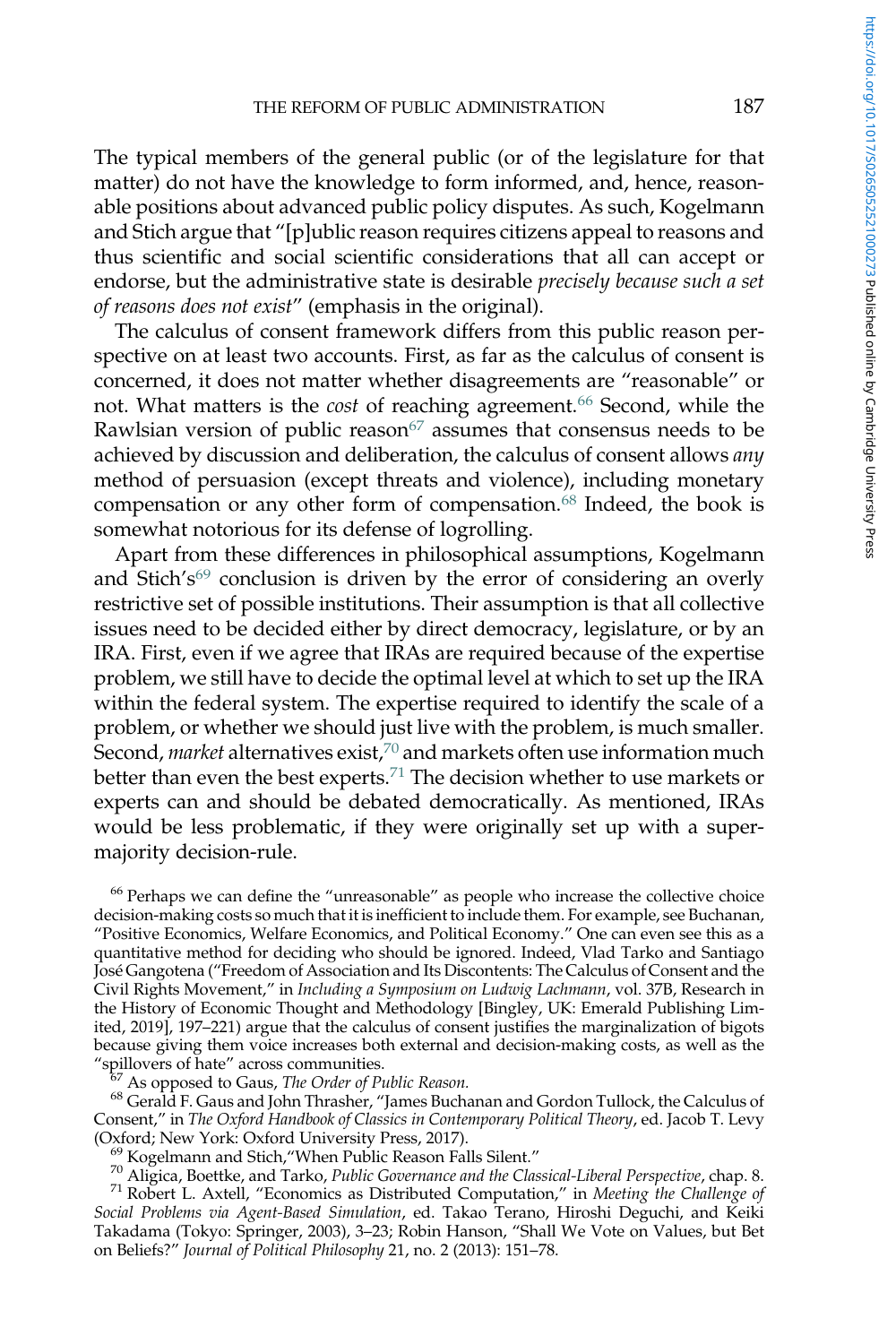# B. A calculus of consent account of the trade-off be tween type I and type II errors

The original calculus of consent framework was focused entirely on the incentive problem. This limitation was partially addressed by Elinor Ostrom<sup>72</sup> who discussed how learning may change the cost curves. In what follows, I'm providing an adaptation of the classic graphs (like [Figures 1](#page-9-0) and [2\)](#page-9-0) to the knowledge problem.

From a knowledge perspective, we have two main possible costs. On the one hand, we might adopt a bad policy (false positive). On the other hand, we might fail to adopt a good policy (false negative). In practice, we want to minimize both errors, but we face the typical trade-off between type I and type II errors.

If this is a collective choice, the higher the level of inclusion (that is, the more people are involved in the decision and who can veto it), the higher the likelihood of false negatives and the lower the likelihood of false positives. The inclusion of more people, and, implicitly, of greater epistemic diversity, leads to fewer bad policies,<sup>73</sup> but this is not without a cost good policies might not be adopted because too many people need to be convinced. The optimum level of inclusion, based on minimizing the costs due to both types of errors is the minimum of the total costs curve ([Figure 3](#page-19-0)).

Putting together the incentive problem and the knowledge problem, we need to consider the total costs, adding the two U-shaped costs, and find the minimum of this total, as illustrated in [Figure 4](#page-19-0).

Any institution fails in certain ways, which means that the *de facto* cost curves embedded in that institution differ to some extent from the idealized self-governing cost curves (which would include everyone affected). In the social contract framework of Buchanan and Tullock, the correct curves are those evaluated behind a veil of uncertainty, where negotiating agents don't know their real-world positions, and, hence, rules are assessed on their merits, rather than based on narrow self-interest.

To make use of this framework for analyzing a specific institution (such as the public administration) we need to evaluate the actions of decisionmakers within that institution and the two types of feedback mechanism they face. On the one hand, how do the informational feedback problems work? Relative to a social contract hypothetical optimum, do they shift the false positive or the false negative curve (or both), and in which direction? On the other hand, what incentive problems do decision-makers face? Again, relative to a social contract hypothetical optimum, do these incentive problems shift the decision-making costs curve or the external costs curve (or both), and in what direction?

 $72$  "Some Postulated Effects of Learning on Constitutional Behavior," Public Choice 5, no. 1 (1968): 87-104.

<sup>&</sup>lt;sup>73</sup> Scott E. Page, The Difference: How the Power of Diversity Creates Better Groups, Firms, Schools, and Societies (Princeton, NJ: Princeton University Press, 2007).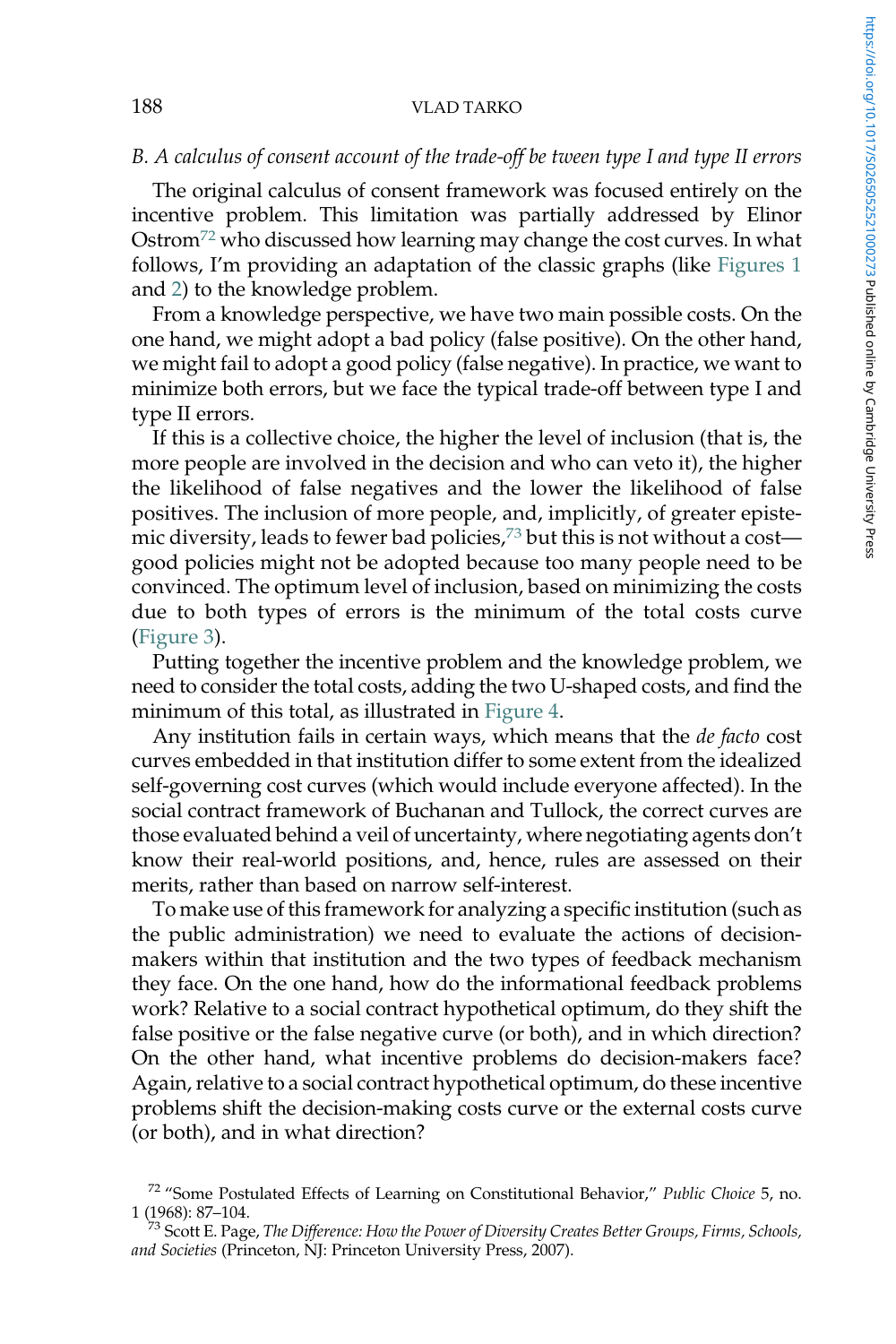<span id="page-19-0"></span>

Figure 3. Calculus of consent model applied to knowledge problems



Figure 4. Calculus of consent account of robust political economy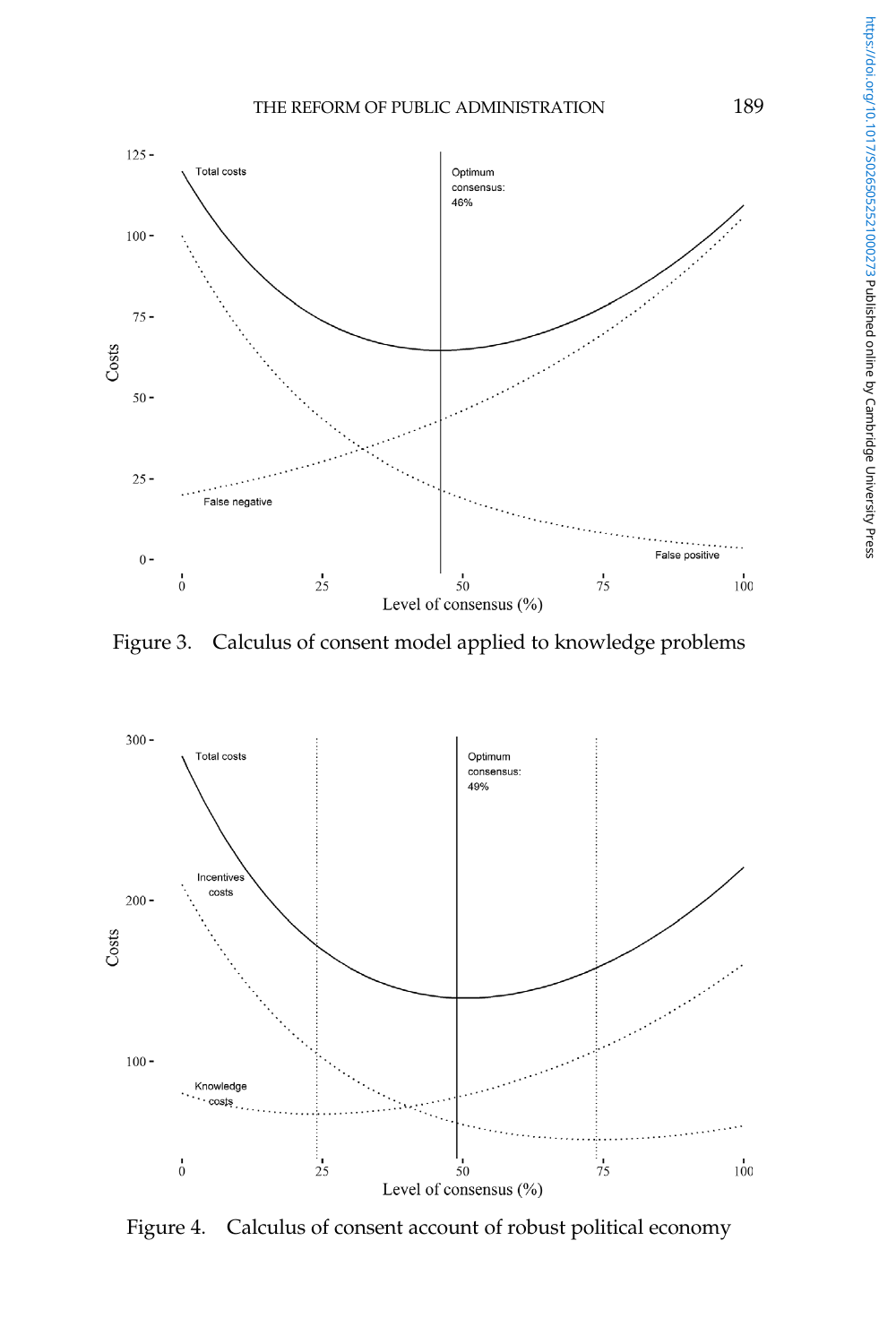<span id="page-20-0"></span>In the next section, I illustrate this type of analysis to the question of the likely failures of public administration with respect to regulating private goods and public goods. I argue there that public administration corresponds to the two least ambiguous cases, where the knowledge problem effect and the incentive problem effect act in the same direction.

### IV. INCENTIVE AND KNOWLEDGE PROBLEMS IN THE PUBLIC ADMINISTRATION

To apply the robust political economy framework to public administration we need to ask about possible failures with respect to knowledge and incentives. A key observation that is not commonly appreciated is that various parts of the public administration (and various IRAs) face *different* problems depending on whether they are concerned with public or private goods. In this section, I first consider the regulation of private goods, then the regulation of public goods, and finally the problem of federalism.

### A. Regulating private goods

Consider first the problem of rent-seeking and regulatory capture for private goods. Examples include the regulation of medicine, hospitals, or food. In the case of private goods, rent-seeking operates in the direction of reducing competition—incumbents, especially if they are large firms that can afford the costs of regulatory compliance, will support *increased* regulations as that will reduce their competition. For instance, in thirty-five states in the United States, new hospitals or clinics require "certificates of need"—that is, in order to be allowed to open, they need to demonstrate that their services are "needed"—and this permission needs to be granted by the existing hospitals.<sup>74</sup> In the calculus framework, increased regulation amounts to a higher decision rule, meaning that there are more possibilities for someone to veto the activity.

This is indeed what the standard calculus of consent cost curves analysis predicts. The increased regulation, preventing competition, has dispersed costs, but concentrated benefits. These benefits (negative costs) are included in the idealized social contract external costs curve, but not in the de facto external costs curve. In other words, the external costs curve is increased relative to the social contract hypothetical, which causes the decision rule to increase [\(Figure 5\)](#page-21-0). This corresponds to activities of IRAs that regulate private goods, like the FDA, the Consumer Product Safety Commission or the Securities and Exchange Commission.

We can use the same [Figure 5](#page-21-0) to understand the knowledge problem. In the case of IRAs that regulate private goods, they are more likely to suffer

<sup>&</sup>lt;sup>74</sup> Thomas Startmann, "Certificate-of-Need Laws: How CON Laws Affect Spending, Access, and Quality Across the States," Mercatus Center, August 28, 2017, [https://www.mercatus.](https://www.mercatus.org/publications/corporate-welfare/certificate-need-laws-how-con-laws-affect-spending-access-and-quality) [org/publications/corporate-welfare/certificate-need-laws-how-con-laws-affect-spending](https://www.mercatus.org/publications/corporate-welfare/certificate-need-laws-how-con-laws-affect-spending-access-and-quality)[access-and-quality.](https://www.mercatus.org/publications/corporate-welfare/certificate-need-laws-how-con-laws-affect-spending-access-and-quality)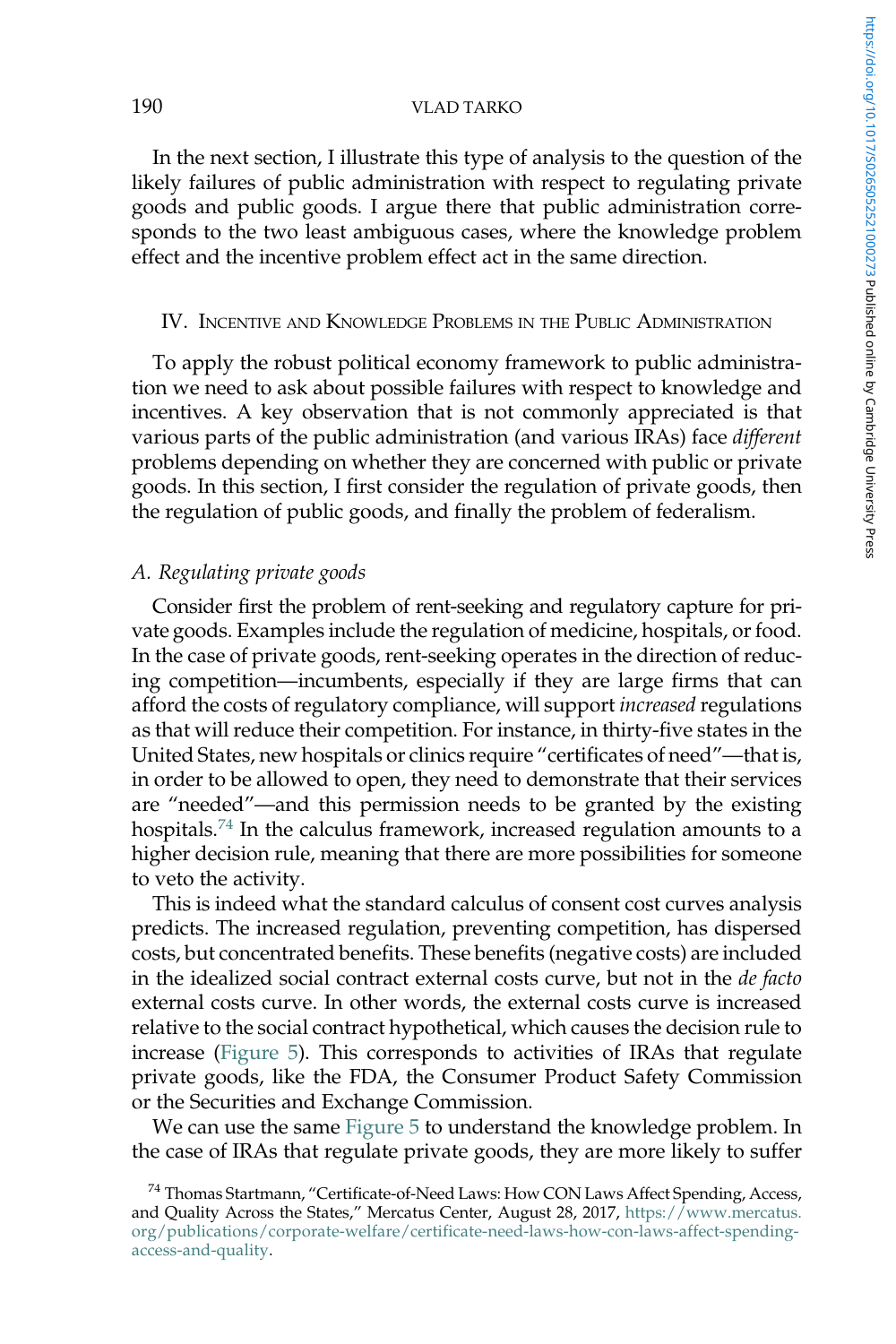<span id="page-21-0"></span>

Figure 5. Regulation of private goods

from false positives (that is, adopt bad policies). For example, the FDA has harshly restrictive safety procedures for medicine because the incentive structure of the agency tends to make it very risk-adverse—if they approve medicine that later proves harmful, they will suffer a serious public relations scandal, but if they do not approve safe medicine, this goes unnoticed, despite the large social cost of keeping valuable medicine off the market. Aligica, Boettke, and  $\text{Tarko}^{75}$  note that this is not the case with certification markets, because private certifiers have both financial benefits from approving activities, and financial costs from errors. The FDA has the same cost, but not the benefit, hence its bias. Certification markets do not suffer from the same knowledge problem that affects IRAs.

In the case of IRAs that regulate private goods, both the rent-seeking problem and the knowledge problem point in the same direction—they are likely to overregulate the market. The main alternative in this case is the combination between certification markets, insurance, and tort law. In a certification market, either for-profit firms or non-profits sell certification to producers, in return for these producers satisfying the safety criteria required by the certifiers. The market for certifiers is setting the trade-off between false positives and false negatives. Producers want to obtain the certification in order to increase demand for their good, lower their insurance costs, and lower their risks of being sued.

<sup>&</sup>lt;sup>75</sup> Aligica, Boettke, and Tarko, Public Governance and the Classical-Liberal Perspective.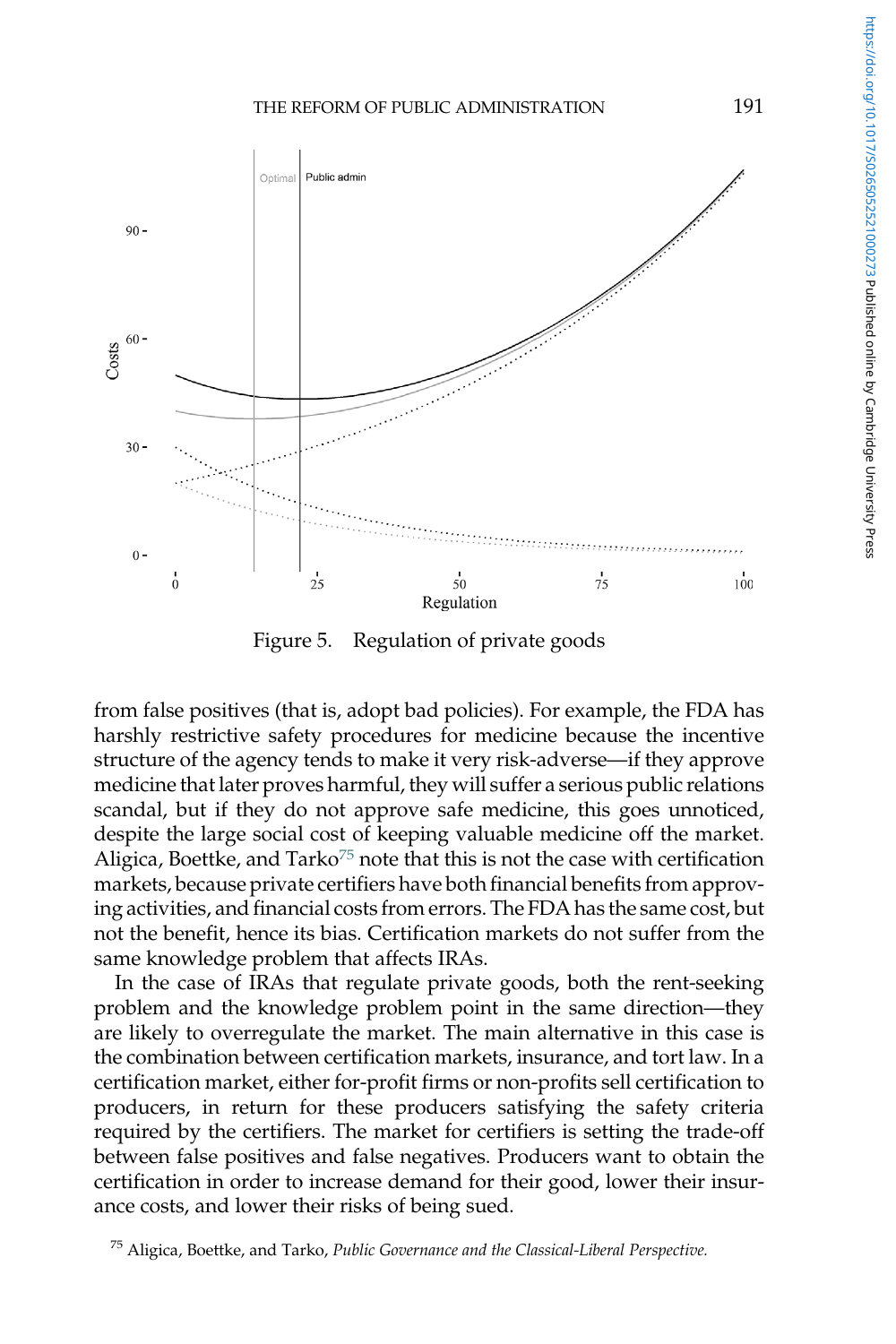The FDA has been pressured to streamline the approval process of some drugs, for instance, as a result of the AIDS crisis, but this is still a much weaker type of incentive, as compared to profit maximization in a market. Some attempts to mimic the market incentives have been made, in particular with the Prescription Drug User Fee Act (PDUFA), which allows the FDA to collect fees from manufacturers in return for speeding up the approval process. However, in the absence of certification alternatives to the FDA and the right to ignore the FDA, the PDUFA is nothing but a rentextraction scheme. The FDA overregulates the market, and then sells the privilege of being less regulated to some firms.

### B. Regulating public goods

Consider now the case of IRAs that regulate public goods, such as the EPA or the Federal Reserve.<sup>76</sup> A dramatic case that can serve as the paradigmatic example of a failure of environmental regulation is the Deepwater Horizon oil spill in 2010. As a result of the disaster, BP paid record damages of \$18.7 billion. The actual clean-up costs, however, have been almost three times larger. One can wonder why BP hasn't been required to pay the entire costs (and further damages), as would normally have happened under regular tort law. The answer is that damages are capped by law. This is an example of socializing risks and privatizing benefits. If the Deepwater Horizon disaster had not happened, BP would have pocketed the entire profits from the oil extraction. But the risks for that activity have been partially passed on to taxpayers. This incentivizes riskier activities than under standard tort law. Why would we have such rules?

In terms of the calculus of consent curves, socializing the risks means that the governing costs of the activity are raised, that is, the costs of agreeing about what the rules are and of enforcing the rules increase. This is because the decision about how to manage risks, instead of being confined to the firm and the insurance market, is spread more broadly. By contrast, the external costs are not changed—the risks and the potential damage remain the same. Raising decision costs leads to a *decrease* of the decision rule; that is, public goods are under-regulated [\(Figure 6](#page-23-0)).

Once again, matters are similar when we consider the knowledge problem. The situation under these circumstances is the reverse of the private goods case. If an environmental disaster occurs, the EPA doesn't suffer much—it is the private firm that takes the bulk of the blame. By contrast, it is the environmental regulations that are now visible—with regulations

 $76$  For an account of the market alternatives to central banking see White, The Theory of Monetary Institutions; Alexander William Salter and Vlad Tarko, "Polycentric Banking and Macroeconomic Stability," Business and Politics 19, no. 2 (2017): 365–95; Alexander William Salter and Vlad Tarko, "Governing the Banking System: An Assessment of Resilience Based on Elinor Ostrom's Design Principles," Journal of Institutional Economics 15, no. 3 (2019): 505–19.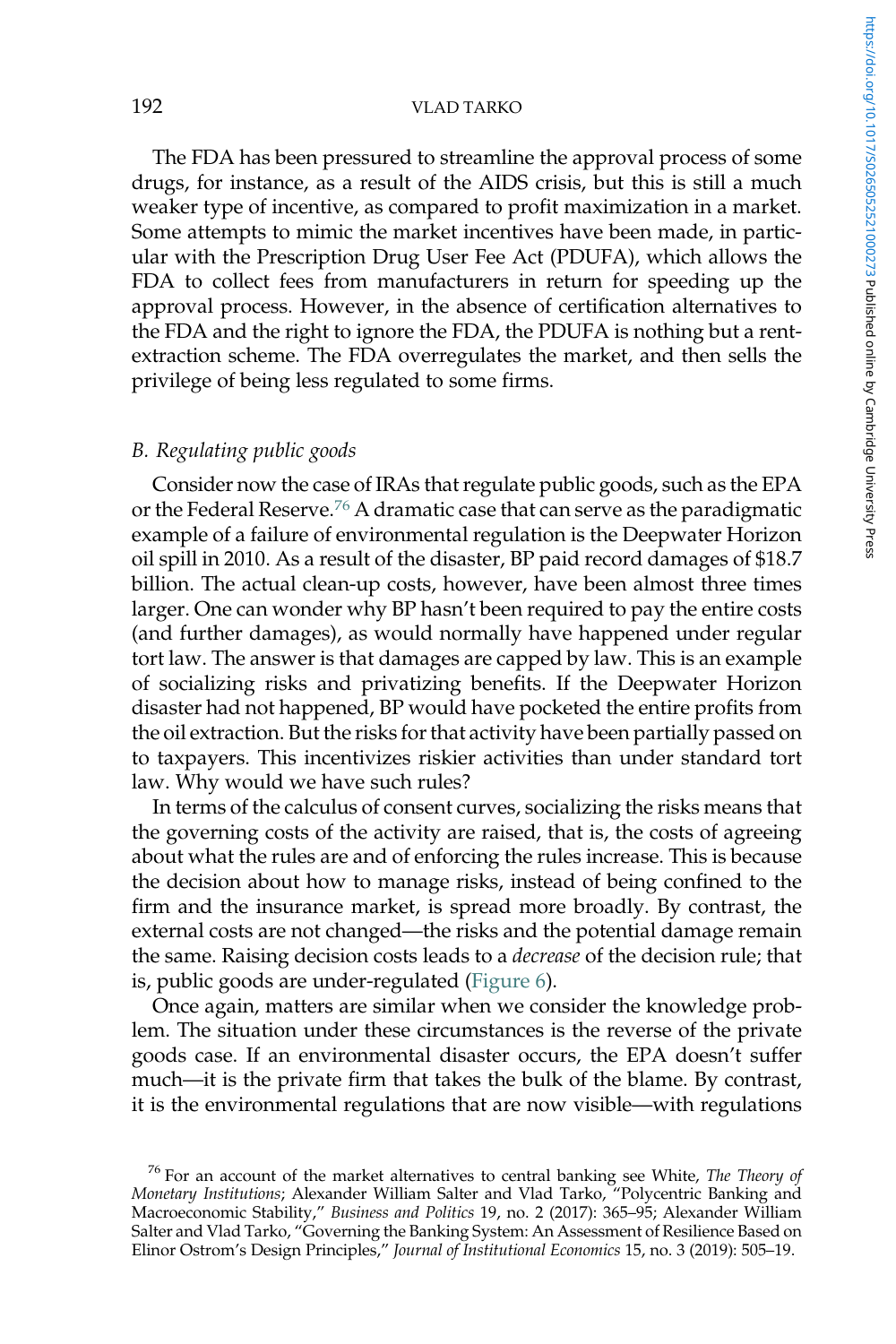<span id="page-23-0"></span>

Figure 6. Regulation of public goods

being easily blamed for reduced economic activity. As such, the EPA is more likely to engage in false negatives (that is, to not adopt good policy).

The main alternatives in this case are tort law (which would not socialize the risks) and federalism. As described, the problem here is that decisionmaking costs are too elevated. Decentralization would be a way to decrease decision-making costs, and, hence allow agreement to form for the higher level of regulation—compensating for the bias mentioned above.

Relying on tort law for environmental regulation is sometimes held as a possible alternative to the EPA.<sup>77</sup> While tort law can indeed sometimes work—the Erin Brockovich case is a famous example—there are some good reasons to be skeptical that it could provide a reliable general alternative. As noted by Fuller, $78$  courts are not particularly good institutions for making decisions that affect numerous people, with diverse interests, and who are not represented in the courtroom. That is precisely the situation in many environmental circumstances. Historically, common law has also not been particularly efficient at protecting the environment.<sup>79</sup> This is partly because pollution is often due to numerous dispersed sources, rather than a few identifiable sources that can be sued, and it is partly because courts have

 $^{77}$  Elizabeth Brubaker, Environmental Policy: Property Rights in the Defence of Nature (London; New York: Routledge, 2019); John Hasnas, "Two Theories of Environmental Regulation,"<br>Social Philosophy and Policy 26, no. 2 (2009): 95-129.

<sup>&</sup>lt;sup>78</sup> Fuller, "The Forms and Limits of Adjudication."<br><sup>79</sup> Brubaker, *Environmental Policy,* chaps. 8–10.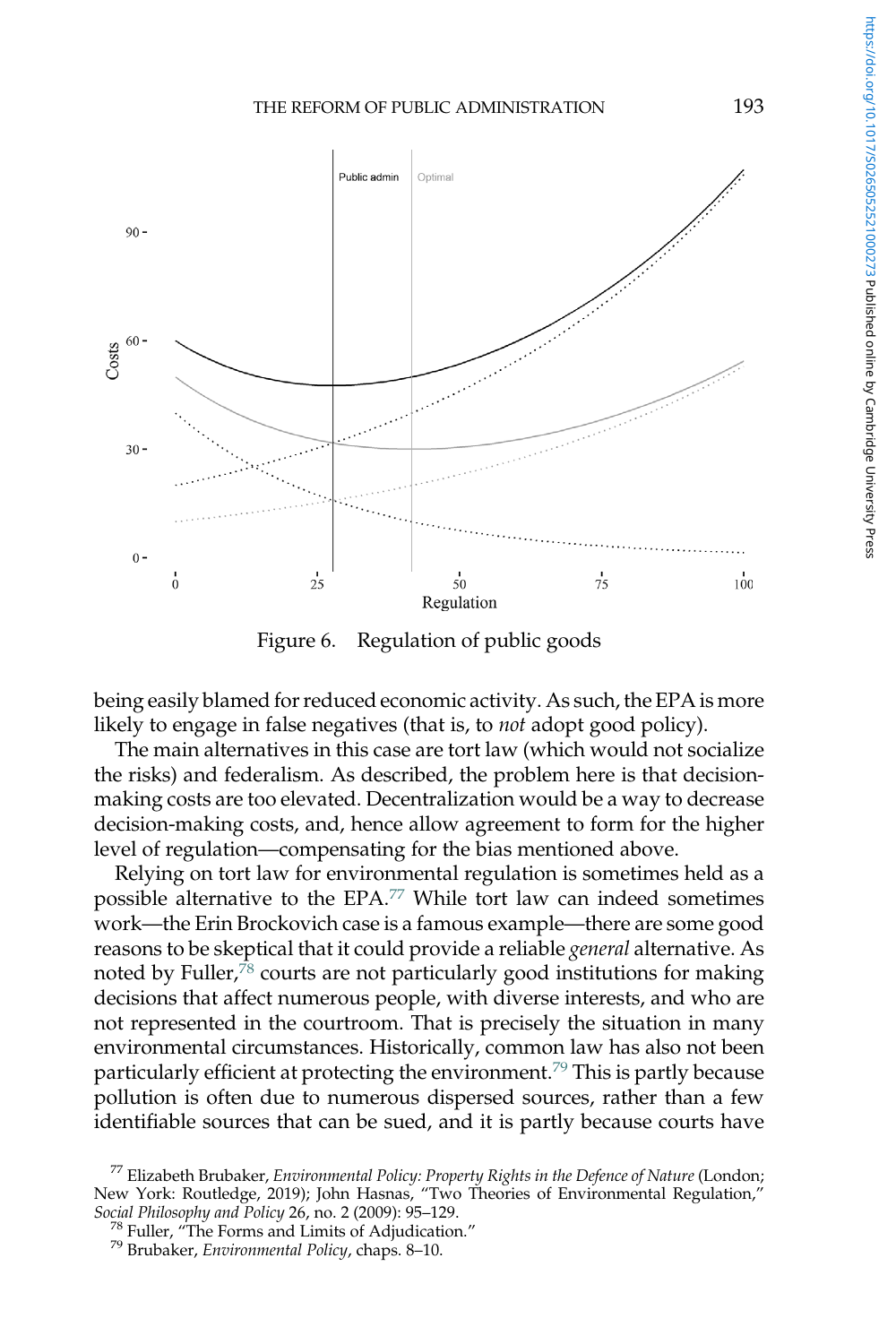often sided with industry in the name of "development," downplaying environmental and health costs.

It is thus not surprising that governments at various levels have created environmental regulations. This is largely in response to a combination of market and court failures. This being said, it is still highly debatable whether a *federal-level* environmental agency is the best approach.

### C. Why administrative law tends to be overcentralized

The case of environmental protection is interesting to evaluate from the point of view of federalism. If we consider the theory of federalism sketched in [Section I,](#page-0-0) subsection C, it is not at all obvious that the federal level is the proper scale for environmental policies. With a few exceptions, like nuclear testing in the atmosphere during the Cold War or the ongoing global warming problem, most environmental externalities are relatively contained geographically, and, hence, having a federal-level EPA seems to artificially increase decision costs with little benefit.<sup>80</sup>

Unfortunately, this problem of overcentralization is inherent in all collective choice by majority rule (rather than by the optimal decision rule). As noted by Buchanan and Tullock,

simple majority voting tends to cause a relative overinvestment in the public sector … [because] majority-voting rule allows the individual in the decisive coalition to secure benefits from collective action without bearing the full marginal costs. $81$ 

This is the flip side of the standard argument according to which public goods tend to be underproduced by markets because of free riding. In this case, instead of free riding on the benefits, one is free riding on the costs by encountering only a fraction of the costs, and, hence, an oversupply occurs. Public goods are underproduced by markets, and overproduced by majority-rule collective decisions.

A simple everyday version of this problem is the restaurant problem. Suppose a group goes to a restaurant. One possibility is for each of them to pay for their own meal. This aligns costs and benefits at the individual level. Another possibility is for them to split the check equally. This leads the group to overspend, as each individual has the incentive to order a more expensive meal. This is a Prisoner's Dilemma. The optimal group choice would be for no one to over-order, but the best situation for an individual is

<sup>&</sup>lt;sup>80</sup> Elinor Ostrom has argued that polycentric approaches are better even for large-scale problems like global warming. See Elinor Ostrom, "Polycentric Systems for Coping with Collective Action and Global Environmental Change," Global Environmental Change, 20th Anniversary Special Issue, 20, no. 4 (2010): 550–57; Daniel H. Cole, "Advantages of a Polycentric Approach to Climate Change Policy," Nature Climate Change 5, no. 2 (2015): 114–18, [https://](https://doi.org/10.1038/nclimate2490)<br>doi.org/10.1038/nclimate2490.

 $81$  Buchanan and Tullock, The Calculus of Consent, 200.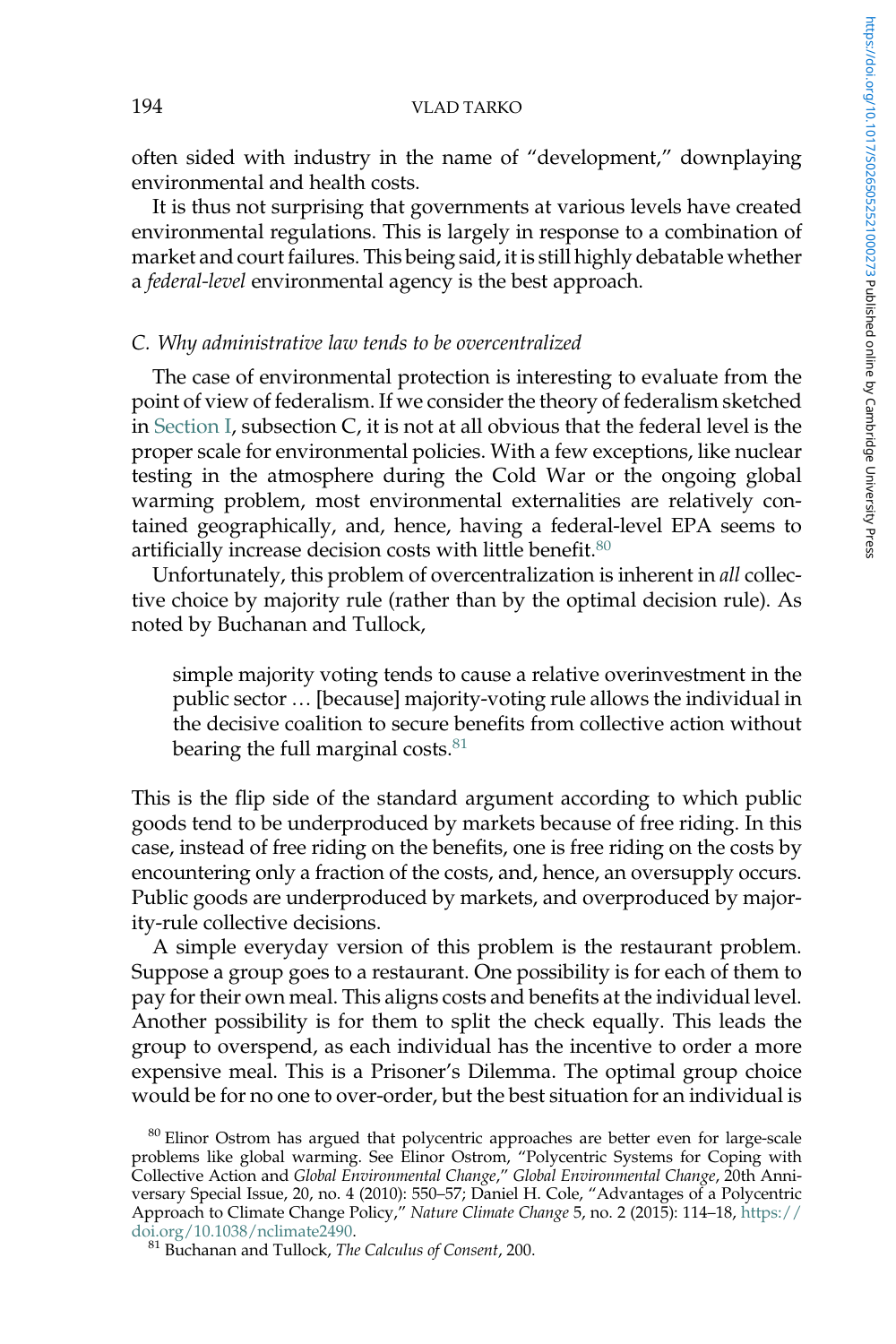for them to over-order, while the others don't. This creates a temptation to defect from the optimal collective choice, leading to the worst-case situation in which everyone over-orders (or at least some do).

The same situation occurs when people vote on a problem—the costs are shared. Similarly, when states centralize, say, environmental protection, they will overspend on it. But the situation is even worse here. In the restaurant problem individuals at least get a better meal. In the EPA case, the states get worse environmental protection, as compared to what decentralized state-level EPAs would provide, because the federal-level EPA creates a one-size-fits-all policy, which does not in fact fit all.

Generally speaking, centralizing IRAs (such as the EPA), leads to overspending for their services. And, if the externalities between states are in fact small, that is, the federal-level agency is not justified from a calculus of consent perspective, the service delivered by these federal-level IRAs will also be lower quality than the hypothetical state-level alternative.Vincent and Elinor Ostrom note that

Costs must be proportioned to benefits if people are to have any sense of economic reality. Otherwise beneficiaries may assume that public goods are free goods, that money in the public treasury is "the government's money," and that no opportunities are forgone in spending that money. When this happens, the foundations of a democratic society are threatened<sup>82</sup>

Buchanan and Tullock argue that, under the above logic, legitimate reasons for transfers between jurisdictions can quickly get out of hand:

[S]uppose that the issue confronted is that of providing federal funds to aid the depressed coal-mining area of West Virginia. For such a measure the levy of special taxes on citizens of West Virginia would be selfdefeating. Nevertheless, it is relatively easy to see that, if such aid is to be financed out of general tax revenue, a veritable Pandora's box may be opened. Depressed fishing villages along the Gulf coast, depressed textiles towns in New England, depressed automobile production centers in Michigan, depressed zinc-mining areas in Colorado, etc., may all demand and receive federal assistance. As a result excessive costs will be imposed on the whole population.<sup>83</sup>

I discuss elsewhere<sup>84</sup> various methods that can be employed for reducing the scale of this problem. Some of these methods have been adopted by both the United States and the European Union for partially containing the abuse

<sup>&</sup>lt;sup>82</sup> Ostrom and Ostrom, "Public Goods and Public Choices," 186–87.<br><sup>83</sup> Buchanan and Tullock, *The Calculus of Consent,* 292–93.<br><sup>84</sup> Elinor Ostrom: An Intellectual Biography (London: Rowman and Littlefield International, 2017), 40–51.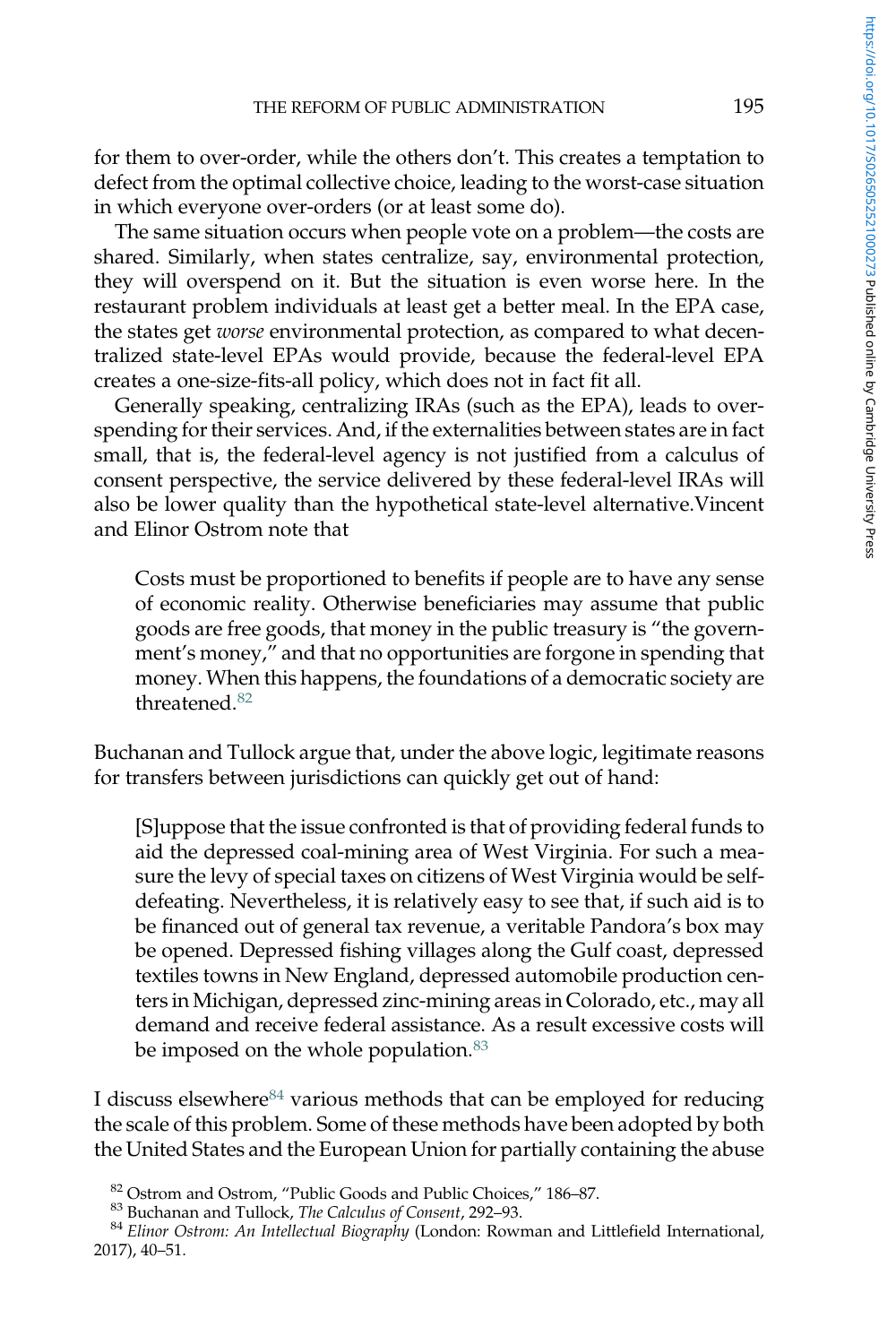of transfers toward local and state levels (the main method is to require copayments from recipient states). I mention this to highlight that the problem is in fact recognized and taken seriously in certain contexts. The problem has not, however, been given its deserved prominence in discussions about the administrative state and the desirability of centralized IRAs.

Before concluding I should briefly mention a concern that is often raised when decentralization is advocated. Wouldn't this lead to a race to the bottom? There are two points to consider.

First, the optimal situation is one of diversity, rather than of one-size-fitsall. As such, decentralization will lead to, say, weaker environmental protection in some areas, but stronger protections in others. Tiebout competition works reasonably well, $85$  and, even considering its imperfections, it remains a better mechanism for making such allocative decisions than centralized decision-making. Centralized decision-making lacks the proper local knowledge to make such decisions well, and it is also subject to federallevel politics, which often leads to inefficient and unequitable decisions. For example, from a self-governance perspective, who should decide whether to drill for oil in the Arctic National Wildlife Refuge, the U.S. federal government or the Alaskan government?

Second, as argued earlier, the IRAs tend to underregulate public goods. As such, the overall effect of decentralization (on average) should be to increase environmental regulations and the regulation of other public goods. In the absence of significant negative externalities between jurisdictions, giving a say to outsiders of the affected jurisdiction is a departure from self-governance, and it tends to downplay the costs. For example, outsiders of a jurisdiction will have the incentive to vote in favor of oil drilling: they would experience the benefits (lower gas prices), but not the possible costs (only the locals would suffer from these). Centralizing such decisions thus gives a say to people who shouldn't have a say, and, predictably lowers environmental protections.

### V. CONCLUSION

The analysis of administrative law in general, and of independent regulatory agencies in particular, needs to consider many possible alternatives. The legislature is not a viable alternative to administrative law, but neither is it the only possible alternative. Certification markets can replace the activities of agencies that regulate private goods, especially in conjunction with insurance markets and tort law. The regulation of public goods is more difficult. We might consider tort law, which would probably provide

<sup>&</sup>lt;sup>85</sup> Ostrom, Tiebout, and Warren, "The Organization of Government in Metropolitan Areas"; Somin, Democracy and Political Ignorance, chap. 5; Edward McPhail and Vlad Tarko, "The Evolution of Governance Structures in a Polycentric System," in Handbook of Behavioral Economics and Smart Decision-Making: Rational Decision-Making within the Bounds of Reason, ed. Morris Altman (Cheltenham, UK; Northampton, MA: Edward Elgar, 2017), 290–313.